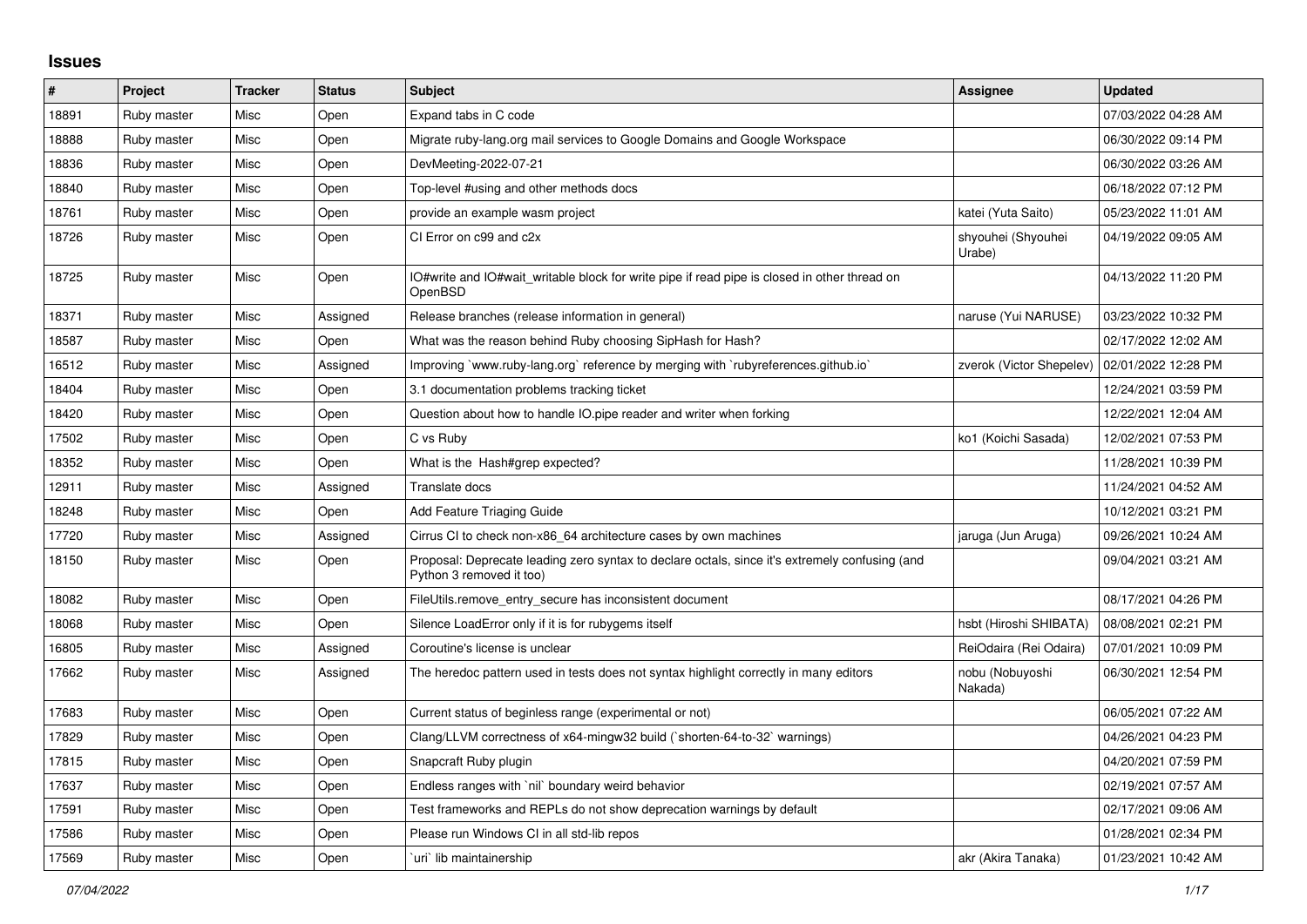| $\vert$ # | Project     | <b>Tracker</b> | <b>Status</b> | Subject                                                                                                     | Assignee                       | <b>Updated</b>      |
|-----------|-------------|----------------|---------------|-------------------------------------------------------------------------------------------------------------|--------------------------------|---------------------|
| 17565     | Ruby master | Misc           | Open          | Prefer use of access(2) in rb_file_load_ok() to check for existence of require'd files                      |                                | 01/21/2021 08:52 PM |
| 16436     | Ruby master | Misc           | Open          | hash missing #last method, make it not so consistent (it has #first)                                        |                                | 01/06/2021 09:47 AM |
| 17422     | Ruby master | Misc           | Open          | 3.0 documentation problems tracking ticket                                                                  |                                | 12/24/2020 12:51 PM |
| 17399     | Ruby master | Misc           | Open          | Are endless methods experimental?                                                                           |                                | 12/22/2020 07:05 PM |
| 17390     | Ruby master | Misc           | Open          | Class and method-level docs for Ractor                                                                      |                                | 12/13/2020 06:33 PM |
| 17376     | Ruby master | Misc           | Assigned      | Reduce number of GitHub Actions                                                                             | shyouhei (Shyouhei<br>Urabe)   | 12/10/2020 11:50 AM |
| 17309     | Ruby master | Misc           | Open          | URI.escape being deprecated, yet there is no replacement                                                    |                                | 11/11/2020 12:52 AM |
| 17199     | Ruby master | Misc           | Open          | id outputed by inspect and to_s output does not allow to find actual object_id and vice-versa               |                                | 10/20/2020 09:35 PM |
| 17174     | Ruby master | Misc           | Open          | 'Error relocating, symbol not found" error when compiling a native extension on Alpine with Ruby<br>$>=2.4$ |                                | 10/06/2020 11:19 AM |
| 17154     | Ruby master | Misc           | Open          | Update Pathname Documentation to Clarify Expected Behavior                                                  | akr (Akira Tanaka)             | 09/05/2020 01:18 PM |
| 17137     | Ruby master | Misc           | Open          | Cooperation on maintaining official docker ruby images                                                      |                                | 09/02/2020 05:03 PM |
| 17053     | Ruby master | Misc           | Open          | RDoc for Hash Keys                                                                                          |                                | 07/28/2020 01:21 AM |
| 16747     | Ruby master | Misc           | Assigned      | Repository reorganization request                                                                           | nobu (Nobuyoshi<br>Nakada)     | 05/22/2020 01:30 PM |
| 16895     | Ruby master | Misc           | Open          | Request for cooperation: Try your applications/libraries with master branch and debug options               |                                | 05/15/2020 11:51 PM |
| 16803     | Ruby master | Misc           | Open          | Discussion: those internal macros reside in public API headers                                              |                                | 05/14/2020 12:27 PM |
| 16750     | Ruby master | Misc           | Open          | Change typedef of VALUE for better type checking                                                            |                                | 04/03/2020 02:34 AM |
| 16678     | Ruby master | Misc           | Open          | Array#values_at has unintuitive behavior when supplied a range starting with negative index                 |                                | 03/09/2020 02:06 PM |
| 16671     | Ruby master | Misc           | Open          | <b>BASERUBY</b> version policy                                                                              |                                | 03/05/2020 01:11 AM |
| 16659     | Ruby master | Misc           | Open          | Documentation on Regexp missing for absence pattern (?~pat)                                                 |                                | 02/27/2020 04:16 PM |
| 16630     | Ruby master | Misc           | Assigned      | Deprecate pub/ruby/*snapshot* and use pub/ruby/snapshot/* instead                                           | matz (Yukihiro<br>Matsumoto)   | 02/27/2020 09:52 AM |
| 16629     | Ruby master | Misc           | Open          | ruby-loco now built & saved on GitHub, both mingw & mswin builds                                            |                                | 02/12/2020 01:53 PM |
| 16487     | Ruby master | Misc           | Open          | Potential for SIMD usage in ruby-core                                                                       |                                | 01/16/2020 05:25 AM |
| 16507     | Ruby master | Misc           | Open          | $=$ vs include? or match?                                                                                   |                                | 01/12/2020 11:27 PM |
| 16464     | Ruby master | Misc           | Open          | Which core objects should support deconstruct/deconstruct_keys?                                             |                                | 12/30/2019 07:54 AM |
| 16408     | Ruby master | Misc           | Open          | Ruby docs list incorrect method signatures for PTY::getpty/PTY::spawn                                       |                                | 12/12/2019 05:12 PM |
| 16396     | Ruby master | Misc           | Open          | What is the reason for this behaviour of Find.find?                                                         |                                | 12/09/2019 02:51 PM |
| 16188     | Ruby master | Misc           | Open          | What are the performance implications of the new keyword arguments in 2.7 and 3.0?                          | jeremyevans0 (Jeremy<br>Evans) | 11/27/2019 04:45 PM |
| 16124     | Ruby master | Misc           | Assigned      | Let the transient heap belong to objspace                                                                   | ko1 (Koichi Sasada)            | 11/18/2019 08:48 AM |
| 16346     | Ruby master | Misc           | Open          | Confusing macro name: RUBY_MARK_NO_PIN_UNLESS_NULL                                                          |                                | 11/13/2019 07:39 AM |
| 16267     | Ruby master | Misc           | Open          | MinGW CI - add to Actions ?                                                                                 |                                | 10/21/2019 01:10 AM |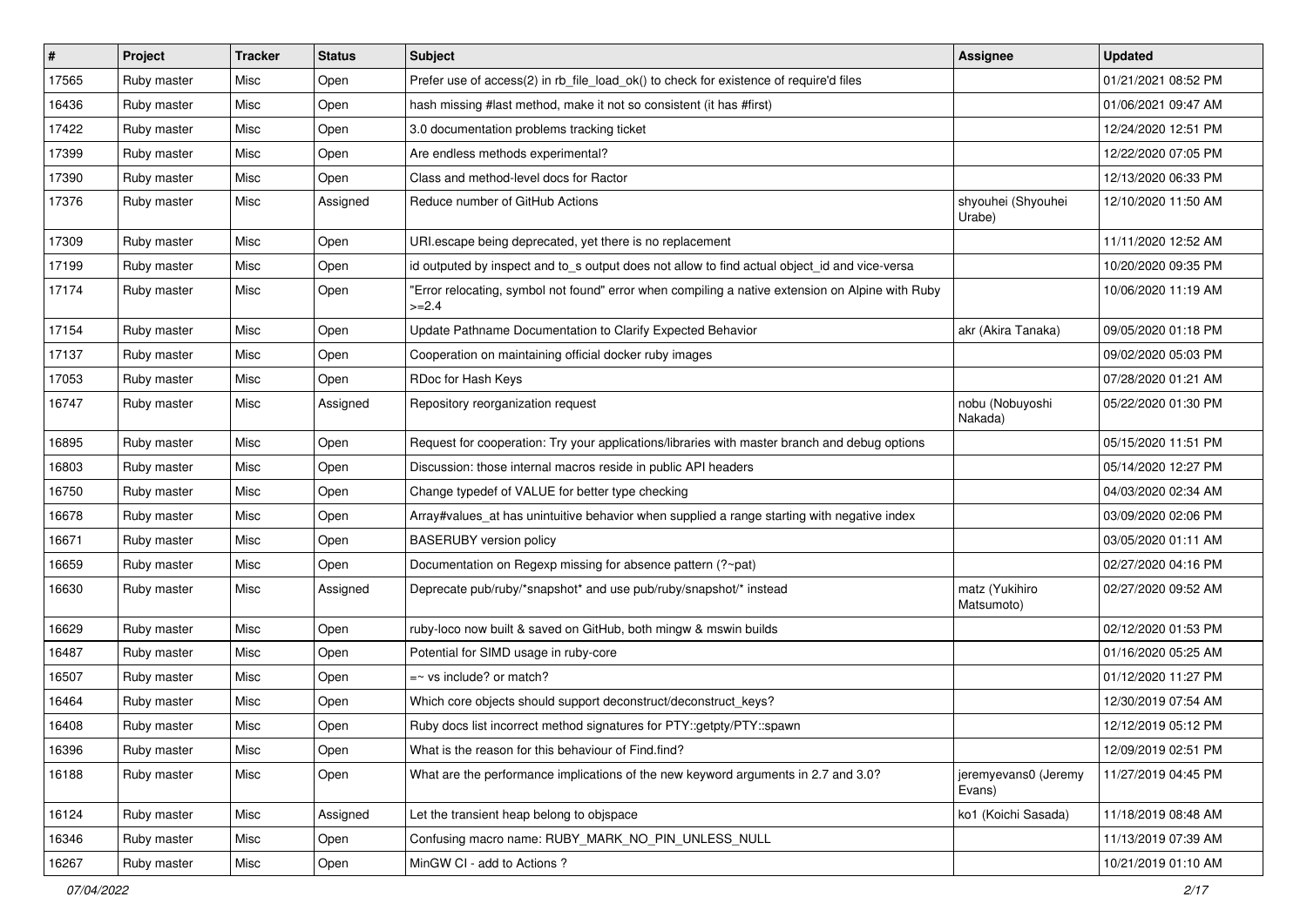| $\sharp$ | Project     | <b>Tracker</b> | <b>Status</b> | <b>Subject</b>                                                                                                                      | <b>Assignee</b>              | <b>Updated</b>      |
|----------|-------------|----------------|---------------|-------------------------------------------------------------------------------------------------------------------------------------|------------------------------|---------------------|
| 16157    | Ruby master | Misc           | Open          | What is the correct and *portable* way to do generic delegation?                                                                    |                              | 10/15/2019 04:28 PM |
| 16114    | Ruby master | Misc           | Open          | Naming of "beginless range"                                                                                                         |                              | 10/08/2019 03:06 PM |
| 16235    | Ruby master | Misc           | Open          | ENV assoc spec test does not test invalid name                                                                                      |                              | 10/05/2019 10:53 PM |
| 16160    | Ruby master | Misc           | Open          | Lazy init thread local storage                                                                                                      |                              | 09/22/2019 01:55 AM |
| 15806    | Ruby master | Misc           | Assigned      | Explicitly initialise encodings on init to remove branches on encoding lookup                                                       | nobu (Nobuyoshi<br>Nakada)   | 08/29/2019 04:29 AM |
| 16130    | Ruby master | Misc           | Open          | [Discussion / Ideas] Finding a good name for the concept of/behind guilds - primarily the NAME                                      |                              | 08/27/2019 04:00 PM |
| 16025    | Ruby master | Misc           | Assigned      | 'st_check_for_sizeof_st_index_t' declared as array with a negative size (emscripten)                                                | nobu (Nobuyoshi<br>Nakada)   | 07/30/2019 11:20 AM |
| 15802    | Ruby master | Misc           | Open          | Reduce the minimum string buffer size from 127 to 63 bytes                                                                          | ko1 (Koichi Sasada)          | 07/30/2019 04:04 AM |
| 15744    | Ruby master | Misc           | Open          | Improvement needed to documentation of 'Literals'                                                                                   |                              | 06/24/2019 02:27 AM |
| 11783    | Ruby master | Misc           | Open          | Do you have any idea if you have a budgets?                                                                                         |                              | 05/16/2019 09:06 PM |
| 15654    | Ruby master | Misc           | Open          | Documentation for Complex is wrong or misleading                                                                                    |                              | 03/11/2019 11:55 AM |
| 15568    | Ruby master | Misc           | Open          | TracePoint(:raise)#parameters raises RuntimeError                                                                                   |                              | 01/27/2019 12:02 AM |
| 15514    | Ruby master | Misc           | Open          | Add documentation for implicit array decomposition                                                                                  |                              | 01/10/2019 04:43 PM |
| 15510    | Ruby master | Misc           | Open          | Easter egg in Thread.handle_interrupt                                                                                               |                              | 01/05/2019 11:53 PM |
| 15487    | Ruby master | Misc           | Assigned      | Clarify default gems maintanance policy                                                                                             | hsbt (Hiroshi SHIBATA)       | 12/30/2018 08:42 PM |
| 15431    | Ruby master | Misc           | Open          | Hashes and arrays should not require commas to seperate values when using new lines                                                 |                              | 12/18/2018 11:05 AM |
| 15418    | Ruby master | Misc           | Open          | Date.parse('2018')                                                                                                                  |                              | 12/15/2018 09:17 PM |
| 15402    | Ruby master | Misc           | Open          | Shrinking excess retained memory of container types on promotion to uncollectible                                                   |                              | 12/11/2018 08:43 PM |
| 15007    | Ruby master | Misc           | Open          | Let all Init xxx and extension APIs frequently called from init code paths be considered cold                                       | naruse (Yui NARUSE)          | 12/06/2018 11:05 AM |
| 15202    | Ruby master | Misc           | Open          | Adding Coverity Scan to CI to see the result casually                                                                               |                              | 10/25/2018 10:50 AM |
| 15249    | Ruby master | Misc           | Open          | Documentation for attr_accessor and attr_reader should be corrected                                                                 |                              | 10/23/2018 08:09 PM |
| 15224    | Ruby master | Misc           | Open          | [DOCs] Minor inconsistency in class Array #initialize_copy -<br>https://ruby-doc.org/core-2.5.1/Array.html#method-i-initialize_copy |                              | 10/13/2018 02:26 PM |
| 15136    | Ruby master | Misc           | Open          | Fix - Wparentheses warnings                                                                                                         |                              | 09/20/2018 09:41 AM |
| 10791    | Ruby master | Misc           | Assigned      | [PATCH 1/1] Remove unnecessary passing value from doc for Observable                                                                |                              | 08/10/2018 10:51 AM |
| 10783    | Ruby master | Misc           | Open          | String#concat has an "appending" behavior                                                                                           |                              | 08/08/2018 03:08 AM |
| 14917    | Ruby master | Misc           | Assigned      | Add RDoc documents to tar ball                                                                                                      | aycabta (aycabta .)          | 07/21/2018 09:29 AM |
| 14825    | Ruby master | Misc           | Open          | When redefining 'attr_xx' methods the visibility becomes 'public'                                                                   |                              | 06/05/2018 05:57 AM |
| 14770    | Ruby master | Misc           | Open          | [META] DevelopersMeeting                                                                                                            |                              | 05/17/2018 12:28 PM |
| 14768    | Ruby master | Misc           | Open          | Add documentation for    and &&                                                                                                     |                              | 05/17/2018 09:45 AM |
| 14760    | Ruby master | Misc           | Open          | cross-thread IO#close semantics                                                                                                     | matz (Yukihiro<br>Matsumoto) | 05/17/2018 08:21 AM |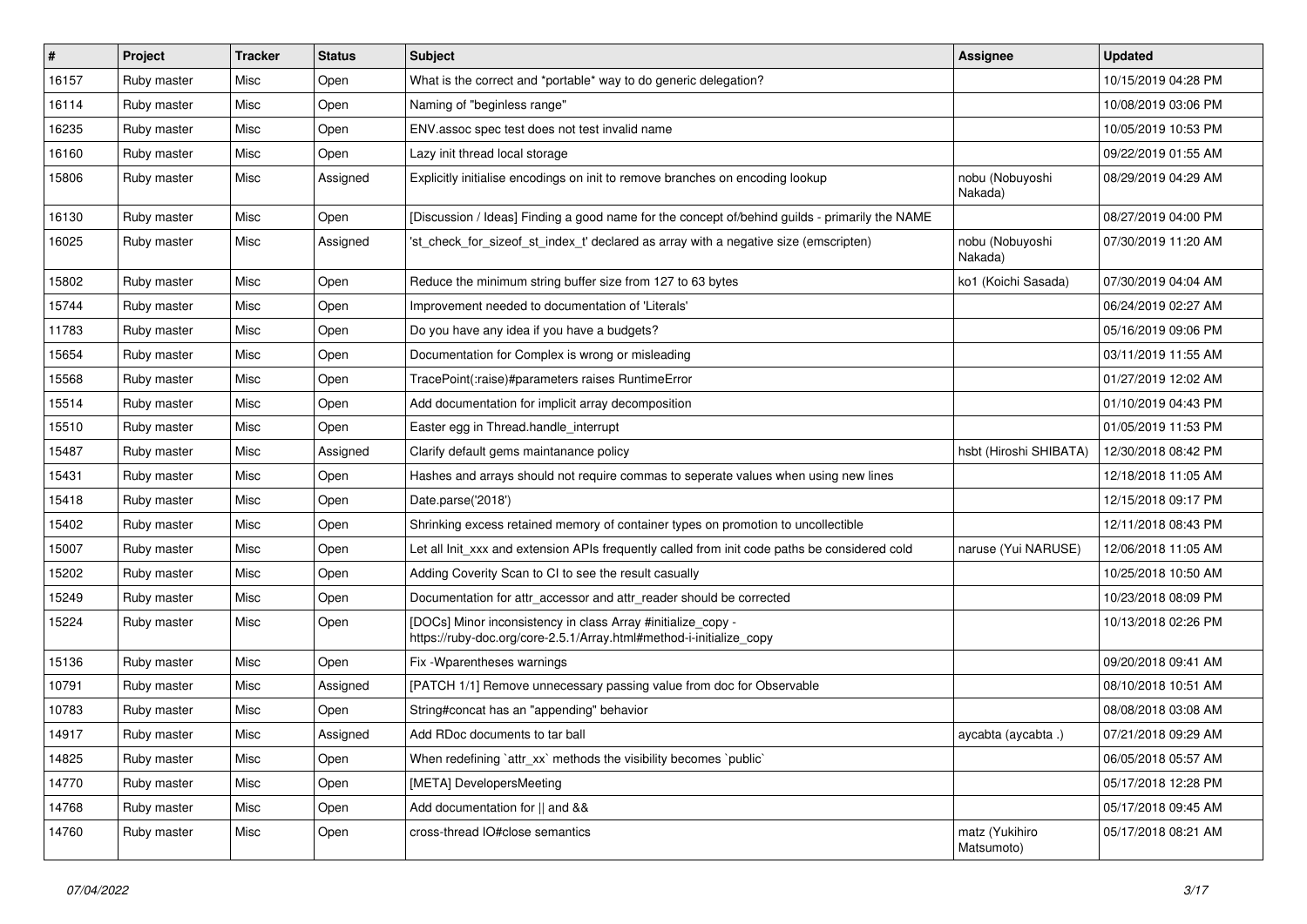| #     | Project     | <b>Tracker</b> | <b>Status</b> | <b>Subject</b>                                                                                                                                        | <b>Assignee</b>                 | <b>Updated</b>      |
|-------|-------------|----------------|---------------|-------------------------------------------------------------------------------------------------------------------------------------------------------|---------------------------------|---------------------|
| 14735 | Ruby master | Misc           | Open          | thread-safe operations in a hash could be documented                                                                                                  |                                 | 05/04/2018 01:09 PM |
| 14692 | Ruby master | Misc           | Open          | Question: Ruby stdlib's Option Parser                                                                                                                 | nobu (Nobuyoshi<br>Nakada)      | 04/22/2018 05:53 AM |
| 14673 | Ruby master | Misc           | Open          | Documentation for `Array#drop` / `drop_while` unclear in regard to modification                                                                       |                                 | 04/10/2018 09:51 AM |
| 13968 | Ruby master | Misc           | Open          | [Ruby 3.x perhaps] - A (minimal?) static variant of ruby                                                                                              |                                 | 01/14/2018 03:24 PM |
| 10560 | Ruby master | Misc           | Assigned      | confusion between $x=x+y$ , $x+=y$ , x.concat(y) and y.each{ z  $x<}$                                                                                 | zzak (Zachary Scott)            | 01/05/2018 09:02 PM |
| 14190 | Ruby master | Misc           | Open          | What are the semantics of \$SAFE?                                                                                                                     |                                 | 12/15/2017 10:28 PM |
| 14149 | Ruby master | Misc           | Open          | Ruby Birthday Thread - 25th years anniversary                                                                                                         |                                 | 12/02/2017 01:40 AM |
| 14037 | Ruby master | Misc           | Open          | Writing doxygen document comments to static functions                                                                                                 |                                 | 10/21/2017 07:48 AM |
| 13072 | Ruby master | Misc           | Open          | Current state of date standard library                                                                                                                |                                 | 09/02/2017 05:38 PM |
| 13804 | Ruby master | Misc           | Open          | Protected methods cannot be overridden                                                                                                                |                                 | 08/10/2017 09:41 PM |
| 13787 | Ruby master | Misc           | Open          | The path to Ruby 3.x - would it be useful to have a separate thread here at the tracker, for<br>discussions and issues and ideas related to ruby 3.x? |                                 | 08/08/2017 08:29 AM |
| 13634 | Ruby master | Misc           | Open          | NilClass is lying about respond to?(:clone)                                                                                                           |                                 | 06/06/2017 08:27 AM |
| 13622 | Ruby master | Misc           | Assigned      | Documentation missing                                                                                                                                 | stomar (Marcus<br>Stollsteimer) | 06/03/2017 07:27 AM |
| 13497 | Ruby master | Misc           | Open          | Docs, code samples, Ripper example                                                                                                                    |                                 | 04/23/2017 04:27 AM |
| 13209 | Ruby master | Misc           | Open          | fact.rb in ruby/sample variations                                                                                                                     |                                 | 02/14/2017 12:10 AM |
| 12751 | Ruby master | Misc           | Open          | Incompatibility of Ruby 3                                                                                                                             |                                 | 09/14/2016 12:48 PM |
| 12595 | Ruby master | Misc           | Open          | Documentation                                                                                                                                         |                                 | 07/18/2016 04:39 PM |
| 12277 | Ruby master | Misc           | Open          | Coding rule: colum number                                                                                                                             |                                 | 04/13/2016 06:32 PM |
| 10312 | Ruby master | Misc           | Open          | Give people more control over how the ruby parser sees code and lexical code elements<br>(valid/invalid - toggle options) + macros                    |                                 | 01/20/2016 05:14 PM |
| 10983 | Ruby master | Misc           | Open          | Why blocks make Ruby methods 439% slower?                                                                                                             |                                 | 11/10/2015 06:21 AM |
| 11295 | Ruby master | Misc           | Open          | Request for comments about error messages                                                                                                             |                                 | 10/22/2015 09:12 AM |
| 10541 | Ruby master | Misc           | Open          | Remove shorthand string interpolation syntax                                                                                                          | matz (Yukihiro<br>Matsumoto)    | 10/08/2015 05:44 PM |
| 11570 | Ruby master | Misc           | Open          | Clarify autoload chaining behavior                                                                                                                    |                                 | 10/06/2015 04:52 PM |
| 11355 | Ruby master | Misc           | Open          | Exceptions inheriting from Timeout:: Error should behave the same way                                                                                 |                                 | 07/15/2015 04:59 PM |
| 10628 | Ruby master | Misc           | Open          | Peformance of URI module                                                                                                                              | naruse (Yui NARUSE)             | 12/26/2014 04:08 PM |
| 10513 | Ruby master | Misc           | Open          | instance_eval yields the receiver, but is documented to yield no arguments                                                                            | zzak (Zachary Scott)            | 11/14/2014 10:29 PM |
| 10424 | Ruby master | Misc           | Open          | Error message when sorting NaN                                                                                                                        |                                 | 10/25/2014 02:13 PM |
| 9832  | Ruby master | Misc           | Open          | better concurrency in threads                                                                                                                         |                                 | 05/12/2014 12:33 PM |
| 9724  | Ruby master | Misc           | Open          | Warnings in Ruby: allow per-file directives to i.e. suppress warnings                                                                                 |                                 | 04/10/2014 06:21 PM |
| 9516  | Ruby master | Misc           | Open          | Consolidate all deprecation messages to one or more helper methods                                                                                    |                                 | 02/13/2014 05:11 PM |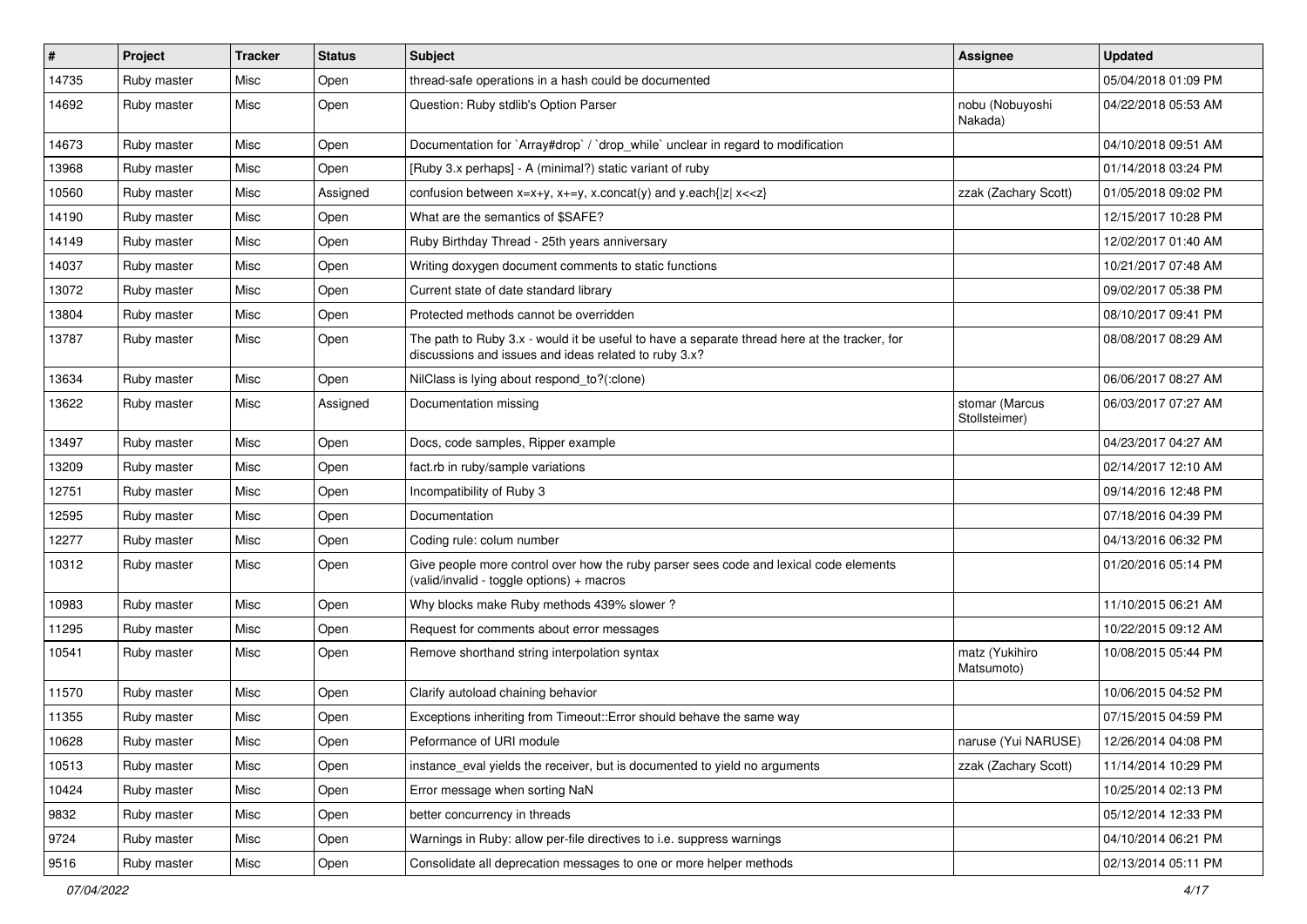| $\vert$ # | Project     | <b>Tracker</b> | <b>Status</b> | <b>Subject</b>                                                                     | <b>Assignee</b>                   | <b>Updated</b>      |
|-----------|-------------|----------------|---------------|------------------------------------------------------------------------------------|-----------------------------------|---------------------|
| 9136      | Ruby master | Misc           | Assigned      | Deprecated Enumerator.new(object, method) bad for BasicObject                      | zzak (Zachary Scott)              | 11/23/2013 03:58 AM |
| 18773     | Ruby master | Feature        | Assigned      | deconstruct to receive a range                                                     | ktsj (Kazuki Tsujimoto)           | 07/04/2022 03:21 AM |
| 17753     | Ruby master | Feature        | Open          | Add Module#namespace                                                               |                                   | 07/04/2022 01:42 AM |
| 18894     | Ruby master | Feature        | Open          | Object#make_shareable                                                              |                                   | 07/02/2022 11:42 PM |
| 18814     | Ruby master | Feature        | Open          | Ractor: add method to query incoming message queue size                            |                                   | 06/30/2022 10:58 AM |
| 18885     | Ruby master | Feature        | Open          | Long lived fork advisory API (potential Copy on Write optimizations)               |                                   | 06/30/2022 09:27 AM |
| 18559     | Ruby master | Feature        | Open          | Allocation tracing: Objects created by the parser are attributed to Kernel.require |                                   | 06/28/2022 12:21 PM |
| 17326     | Ruby master | Feature        | Open          | Add Kernel#must! to the standard library                                           |                                   | 06/22/2022 04:10 PM |
| 18809     | Ruby master | Feature        | Open          | Add Numeric#ceildiv                                                                |                                   | 06/21/2022 06:21 PM |
| 18832     | Ruby master | Feature        | Open          | Do not have class/module keywords consider ancestors of Object                     |                                   | 06/21/2022 05:50 AM |
| 15330     | Ruby master | Feature        | Open          | autoload relative                                                                  | matz (Yukihiro<br>Matsumoto)      | 06/19/2022 11:25 PM |
| 18841     | Ruby master | Feature        | Open          | Proposal: autoload relative                                                        |                                   | 06/19/2022 11:22 PM |
| 18644     | Ruby master | Feature        | Open          | Coerce anything callable to a Proc                                                 |                                   | 06/18/2022 05:28 PM |
| 18831     | Ruby master | Feature        | Open          | Block argument to 'yield'                                                          |                                   | 06/18/2022 03:12 AM |
| 18159     | Ruby master | Feature        | Open          | Integrate functionality of dead_end gem into Ruby                                  | matz (Yukihiro<br>Matsumoto)      | 06/17/2022 02:06 PM |
| 18835     | Ruby master | Feature        | Open          | Add InstructionSequence#type method                                                |                                   | 06/16/2022 10:30 PM |
| 17525     | Ruby master | Feature        | Open          | Implement Happy Eyeballs Version 2 (RFC8305) in Socket.tcp                         | Glass_saga (Masaki<br>Matsushita) | 06/16/2022 01:08 AM |
| 17472     | Ruby master | Feature        | Open          | HashWithIndifferentAccess like Hash extension                                      |                                   | 06/16/2022 01:08 AM |
| 17468     | Ruby master | Feature        | Open          | Deprecate RUBY_DEVEL                                                               |                                   | 06/16/2022 01:08 AM |
| 16476     | Ruby master | Feature        | Open          | Socket.getaddrinfo cannot be interrupted by Timeout.timeout                        | Glass_saga (Masaki<br>Matsushita) | 06/16/2022 01:08 AM |
| 16005     | Ruby master | Feature        | Open          | A variation of Time.iso8601 that can parse yyyy-MM-dd HH:mm:ss                     |                                   | 06/16/2022 01:08 AM |
| 16495     | Ruby master | Feature        | Open          | Inconsistent quotes in error messages                                              | matz (Yukihiro<br>Matsumoto)      | 06/15/2022 04:21 PM |
| 18825     | Ruby master | Feature        | Open          | Specialized instruction for "array literal + `.hash`"                              |                                   | 06/14/2022 05:24 PM |
| 18822     | Ruby master | Feature        | Open          | Ruby lack a proper method to percent-encode strings for URIs (RFC 3986)            |                                   | 06/09/2022 02:42 PM |
| 16597     | Ruby master | Feature        | Open          | missing poll()                                                                     |                                   | 06/09/2022 09:14 AM |
| 18821     | Ruby master | Feature        | Open          | Expose Pattern Matching interfaces in core classes                                 |                                   | 06/09/2022 07:24 AM |
| 16150     | Ruby master | Feature        | Open          | Add a way to request a frozen string from to_s                                     |                                   | 06/03/2022 04:42 PM |
| 18815     | Ruby master | Feature        | Open          | instance {eval,exec} vs Proc#>>                                                    |                                   | 06/02/2022 05:17 PM |
| 18812     | Ruby master | Feature        | Open          | Add ability to trace exit locations for YJIT                                       |                                   | 06/01/2022 02:42 PM |
| 14602     | Ruby master | Feature        | Open          | Version of dig that raises error if a key is not present                           |                                   | 05/25/2022 12:02 PM |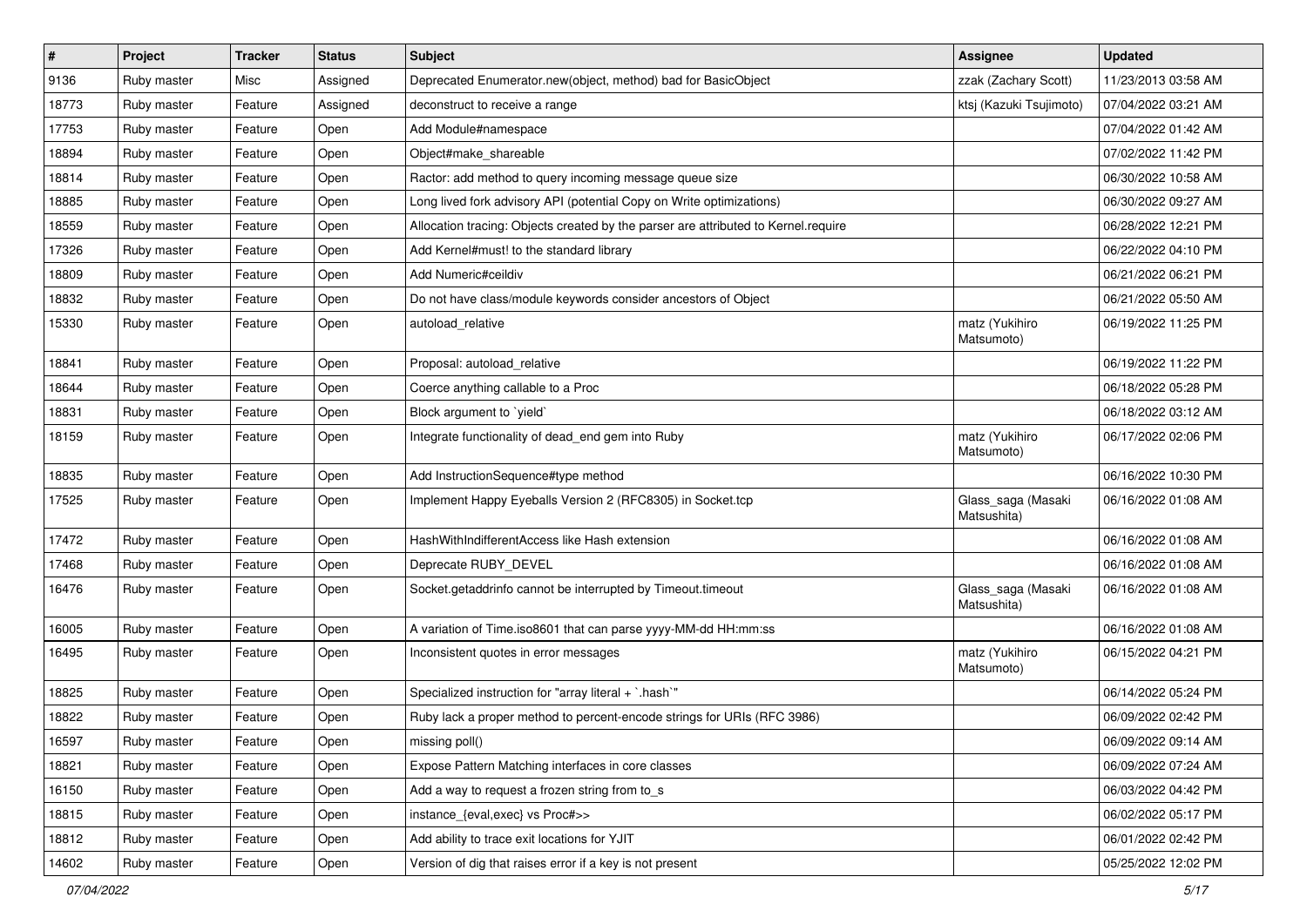| #     | Project     | <b>Tracker</b> | <b>Status</b> | <b>Subject</b>                                                                            | <b>Assignee</b>              | <b>Updated</b>      |
|-------|-------------|----------------|---------------|-------------------------------------------------------------------------------------------|------------------------------|---------------------|
| 18798 | Ruby master | Feature        | Open          | UnboundMethod#==`with inherited classes                                                   |                              | 05/25/2022 12:32 AM |
| 18774 | Ruby master | Feature        | Open          | Add Queue#pop(timeout:)                                                                   |                              | 05/20/2022 12:27 AM |
| 17363 | Ruby master | Feature        | Assigned      | <b>Timeouts</b>                                                                           | ko1 (Koichi Sasada)          | 05/14/2022 09:06 AM |
| 17316 | Ruby master | Feature        | Open          | On memoization                                                                            |                              | 05/13/2022 11:32 AM |
| 18776 | Ruby master | Feature        | Open          | <b>Object Shapes</b>                                                                      |                              | 05/13/2022 01:11 AM |
| 18654 | Ruby master | Feature        | Open          | Enhancements to prettyprint                                                               | akr (Akira Tanaka)           | 05/12/2022 01:44 PM |
| 18642 | Ruby master | Feature        | Open          | Named ripper fields                                                                       |                              | 05/12/2022 01:37 PM |
| 18690 | Ruby master | Feature        | Open          | Allow `Kernel#then` to take arguments                                                     |                              | 05/10/2022 06:16 PM |
| 18384 | Ruby master | Feature        | Open          | Pattern Match Object                                                                      |                              | 05/07/2022 06:01 PM |
| 18762 | Ruby master | Feature        | Open          | Add an Array#undigits that compliments Integer#digits                                     |                              | 05/03/2022 08:08 PM |
| 18757 | Ruby master | Feature        | Open          | Introduce %R percent literal for anchored regular expression patterns                     |                              | 04/27/2022 05:30 PM |
| 18685 | Ruby master | Feature        | Open          | Enumerator.product: Cartesian product of enumerables                                      |                              | 04/26/2022 07:02 AM |
| 18683 | Ruby master | Feature        | Open          | Allow to create hashes with a specific capacity.                                          |                              | 04/22/2022 02:34 PM |
| 18668 | Ruby master | Feature        | Open          | Merge `io-nonblock` gems into core                                                        |                              | 04/21/2022 10:02 AM |
| 18630 | Ruby master | Feature        | Open          | Introduce general `IO#timeout` and `IO#timeout=`for all (non-)blocking operations.        |                              | 04/21/2022 09:36 AM |
| 10548 | Ruby master | Feature        | Open          | remove callcc (Callcc is now going obsoleted. Please use Fiber.)                          |                              | 04/18/2022 09:07 AM |
| 18736 | Ruby master | Feature        | Open          | self-p for method chain                                                                   |                              | 04/15/2022 11:09 AM |
| 17849 | Ruby master | Feature        | Open          | Fix Timeout timeout so that it can be used in threaded Web servers                        | matz (Yukihiro<br>Matsumoto) | 04/10/2022 06:26 AM |
| 18675 | Ruby master | Feature        | Open          | Add new exception class for resolv timeouts                                               |                              | 04/01/2022 11:22 PM |
| 16978 | Ruby master | Feature        | Open          | Ruby should not use realpath for __FILE_                                                  | nobu (Nobuyoshi<br>Nakada)   | 04/01/2022 11:30 AM |
| 18594 | Ruby master | Feature        | Open          | Add a #to_h method on URI::Generic                                                        |                              | 03/31/2022 01:18 PM |
| 18571 | Ruby master | Feature        | Assigned      | Removed the bundled sources from release package after Ruby 3.2                           | hsbt (Hiroshi SHIBATA)       | 03/28/2022 06:23 AM |
| 18659 | Ruby master | Feature        | Open          | Create a Binding at the time of an exception and make it available to Rescue              |                              | 03/25/2022 10:55 AM |
| 18179 | Ruby master | Feature        | Open          | Add Math methods to Numeric                                                               |                              | 03/24/2022 02:54 PM |
| 18462 | Ruby master | Feature        | Open          | Proposal to merge WASI based WebAssembly support                                          |                              | 03/24/2022 03:05 AM |
| 18639 | Ruby master | Feature        | Open          | Update Unicode data to Unicode Version 15.0.0                                             | duerst (Martin Dürst)        | 03/22/2022 07:38 PM |
| 17548 | Ruby master | Feature        | Open          | Need simple way to include symlink directories in Dir.glob                                |                              | 03/21/2022 01:35 PM |
| 18640 | Ruby master | Feature        | Open          | default empty string argument for `String#sub` and `String#sub!`, e.g. `"hello".sub("I")` |                              | 03/19/2022 02:33 AM |
| 18647 | Ruby master | Feature        | Open          | Non-recursive option for iseq-targeted Tracepoints in ruby 2.6+                           |                              | 03/18/2022 09:41 AM |
| 18576 | Ruby master | Feature        | Open          | Rename `ASCII-8BIT` encoding to `BINARY`                                                  |                              | 03/17/2022 03:06 PM |
| 18583 | Ruby master | Feature        | Open          | Pattern-matching: API for custom unpacking strategies?                                    |                              | 03/17/2022 01:10 PM |
| 15592 | Ruby master | Feature        | Open          | mode where "autoload" behaves like an immediate "require"                                 |                              | 03/16/2022 09:58 AM |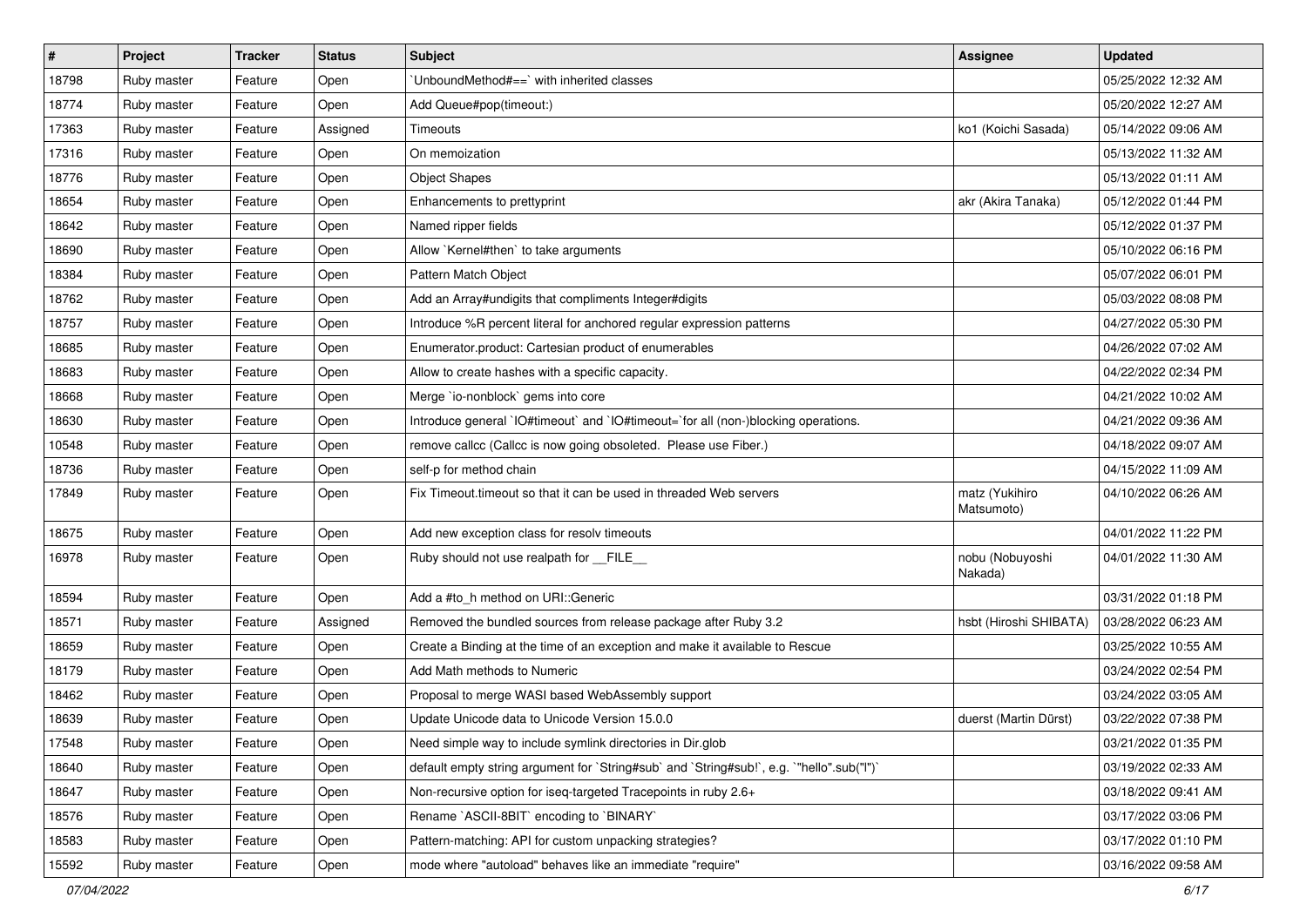| #     | Project     | <b>Tracker</b> | <b>Status</b> | <b>Subject</b>                                                                       | <b>Assignee</b>                         | <b>Updated</b>      |
|-------|-------------|----------------|---------------|--------------------------------------------------------------------------------------|-----------------------------------------|---------------------|
| 18617 | Ruby master | Feature        | Open          | Allow multiples keys in Hash#[] acting like Hash#dig                                 |                                         | 03/10/2022 01:36 PM |
| 18603 | Ruby master | Feature        | Open          | Allow syntax like obj.method(arg)=value                                              |                                         | 02/27/2022 05:04 PM |
| 18597 | Ruby master | Feature        | Open          | Strings need a named method like `dup` that doesn't duplicate if receiver is mutable |                                         | 02/26/2022 11:56 PM |
| 18498 | Ruby master | Feature        | Open          | Introduce a public WeakKeysMap that compares by equality                             |                                         | 02/20/2022 04:06 PM |
| 18593 | Ruby master | Feature        | Open          | Add back URI.escape                                                                  |                                         | 02/18/2022 07:45 PM |
| 16989 | Ruby master | Feature        | Open          | Sets: need $\Psi$                                                                    | knu (Akinori MUSHA)                     | 02/18/2022 02:57 AM |
| 18568 | Ruby master | Feature        | Open          | Explore lazy RubyGems boot to reduce need for --disable-gems                         |                                         | 02/17/2022 07:15 AM |
| 18463 | Ruby master | Feature        | Open          | Random number generation with xoshiro                                                |                                         | 02/13/2022 09:12 AM |
| 18573 | Ruby master | Feature        | Open          | Object#pack1                                                                         |                                         | 02/08/2022 08:51 AM |
| 18438 | Ruby master | Feature        | Open          | Add `Exception#additional_message` to show additional error information              |                                         | 02/07/2022 02:55 AM |
| 18368 | Ruby master | Feature        | Open          | Range#step semantics for non-Numeric ranges                                          |                                         | 02/02/2022 03:42 PM |
| 18564 | Ruby master | Feature        | Open          | Add Exception#detailed_message                                                       | mame (Yusuke Endoh)                     | 02/01/2022 08:06 PM |
| 18402 | Ruby master | Feature        | Open          | <b>Argument Labels</b>                                                               |                                         | 01/31/2022 06:14 PM |
| 18554 | Ruby master | Feature        | Open          | Move unicode_normalize to a default gem                                              |                                         | 01/31/2022 05:51 PM |
| 18515 | Ruby master | Feature        | Open          | Add Range#reverse_each implementation for performance                                |                                         | 01/31/2022 02:23 AM |
| 18285 | Ruby master | Feature        | Open          | NoMethodError#message uses a lot of CPU/is really expensive to call                  |                                         | 01/30/2022 12:45 PM |
| 18551 | Ruby master | Feature        | Open          | Make Range#reverse_each to raise an exception if endless                             |                                         | 01/28/2022 11:13 PM |
| 18136 | Ruby master | Feature        | Open          | take_while_after                                                                     |                                         | 01/28/2022 06:23 AM |
| 18408 | Ruby master | Feature        | Assigned      | Allow pattern match to set instance variables                                        | ktsj (Kazuki Tsujimoto)                 | 01/26/2022 07:07 PM |
| 18181 | Ruby master | Feature        | Open          | Introduce Enumerable#min_with_value, max_with_value, and minmax_with_value           |                                         | 01/25/2022 07:33 AM |
| 16757 | Ruby master | Feature        | Open          | Add intersection to Range                                                            |                                         | 01/22/2022 07:26 AM |
| 14394 | Ruby master | Feature        | Open          | Class.descendants                                                                    | ko1 (Koichi Sasada)                     | 01/20/2022 10:46 PM |
| 18494 | Ruby master | Feature        | Open          | [RFC] ENV["RUBY_GC_"]= changes GC parameters dynamically                             |                                         | 01/17/2022 11:15 PM |
| 15559 | Ruby master | Feature        | Open          | Logical XOR (^^) operator                                                            |                                         | 01/16/2022 03:20 AM |
| 16986 | Ruby master | Feature        | Open          | Anonymous Struct literal                                                             | matz (Yukihiro<br>Matsumoto)            | 01/15/2022 04:57 PM |
| 18478 | Ruby master | Feature        | Open          | Module#constant pairs                                                                |                                         | 01/11/2022 07:55 PM |
| 18477 | Ruby master | Feature        | Open          | Float#sqrt and Integer#sqrt                                                          |                                         | 01/11/2022 07:34 PM |
| 18439 | Ruby master | Feature        | Open          | Support YJIT for VC++                                                                | maximecb (Maxime<br>Chevalier-Boisvert) | 01/10/2022 11:29 PM |
| 12125 | Ruby master | Feature        | Open          | Proposal: Shorthand operator for Object#method                                       |                                         | 01/07/2022 06:23 PM |
| 17473 | Ruby master | Feature        | Open          | Make Pathname to embedded class of Ruby                                              | akr (Akira Tanaka)                      | 01/07/2022 09:25 AM |
| 18459 | Ruby master | Feature        | Assigned      | IRB autocomplete dropdown colour options                                             | aycabta (aycabta.)                      | 01/05/2022 02:15 AM |
| 12901 | Ruby master | Feature        | Open          | Anonymous functions without scope lookup overhead                                    |                                         | 01/01/2022 12:30 PM |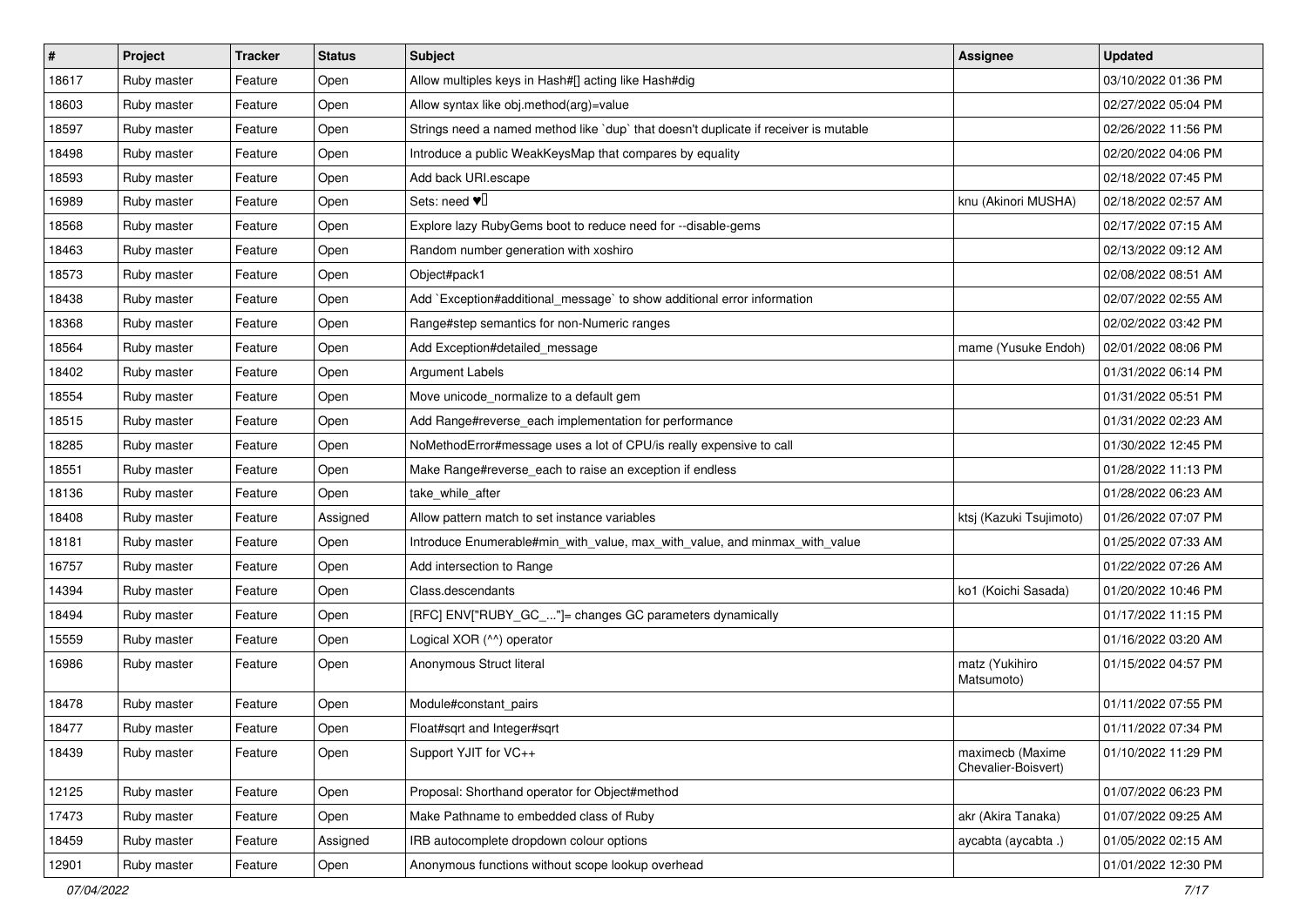| $\sharp$ | Project     | <b>Tracker</b> | <b>Status</b> | <b>Subject</b>                                                                                                                                                                    | <b>Assignee</b>              | <b>Updated</b>      |
|----------|-------------|----------------|---------------|-----------------------------------------------------------------------------------------------------------------------------------------------------------------------------------|------------------------------|---------------------|
| 14982    | Ruby master | Feature        | Open          | Improve namespace system in ruby to avoiding top-level names chaos                                                                                                                | matz (Yukihiro<br>Matsumoto) | 12/31/2021 05:39 PM |
| 18440    | Ruby master | Feature        | Open          | YJIT is enabled if any YJIT tuning options are set                                                                                                                                |                              | 12/30/2021 08:17 PM |
| 18376    | Ruby master | Feature        | Open          | Version comparison API                                                                                                                                                            |                              | 12/30/2021 10:33 AM |
| 18450    | Ruby master | Feature        | Assigned      | Force break in prettyprint                                                                                                                                                        | akr (Akira Tanaka)           | 12/29/2021 02:02 PM |
| 18332    | Ruby master | Feature        | Open          | a ? b                                                                                                                                                                             |                              | 12/29/2021 04:38 AM |
| 18423    | Ruby master | Feature        | Open          | Installing stable versions like 3.0.3 from source generates fatal error by make                                                                                                   |                              | 12/23/2021 11:44 PM |
| 16817    | Ruby master | Feature        | Open          | attr_predicate or attr_query or attr_something for ? methods                                                                                                                      |                              | 12/23/2021 11:44 PM |
| 16347    | Ruby master | Feature        | Open          | InmutableObject                                                                                                                                                                   |                              | 12/23/2021 11:44 PM |
| 16118    | Ruby master | Feature        | Open          | Array .difference allow custom comparison                                                                                                                                         |                              | 12/23/2021 11:44 PM |
| 15458    | Ruby master | Feature        | Open          | Automatic Exception#cause print in IRB                                                                                                                                            |                              | 12/23/2021 11:44 PM |
| 15419    | Ruby master | Feature        | Open          | Allow Kernel#tap to be invoked with arguments like Kernel#send                                                                                                                    |                              | 12/23/2021 11:43 PM |
| 15036    | Ruby master | Feature        | Open          | after upgrade when run apt upgrade metasploit                                                                                                                                     |                              | 12/23/2021 11:43 PM |
| 14465    | Ruby master | Feature        | Open          | rename/alias and then obsolete UDPSocket::send                                                                                                                                    |                              | 12/23/2021 11:43 PM |
| 14463    | Ruby master | Feature        | Open          | Allow comments to precede dots in member expressions                                                                                                                              |                              | 12/23/2021 11:43 PM |
| 14449    | Ruby master | Feature        | Open          | error when trying to run rails s                                                                                                                                                  |                              | 12/23/2021 11:43 PM |
| 12867    | Ruby master | Feature        | Open          | Add ability to check validity of a URL                                                                                                                                            |                              | 12/23/2021 11:43 PM |
| 12057    | Ruby master | Feature        | Open          | Allow methods with `yield` to be called without a block                                                                                                                           |                              | 12/23/2021 11:43 PM |
| 12021    | Ruby master | Feature        | Open          | Final instance variables                                                                                                                                                          |                              | 12/23/2021 11:43 PM |
| 12019    | Ruby master | Feature        | Open          | Better low-level support for writing concurrent libraries                                                                                                                         | matz (Yukihiro<br>Matsumoto) | 12/23/2021 11:43 PM |
| 11627    | Ruby master | Feature        | Open          | make `nonzero` an alias of `nonzero?`                                                                                                                                             | matz (Yukihiro<br>Matsumoto) | 12/23/2021 11:43 PM |
| 11026    | Ruby master | Feature        | Open          | How atomic should dynamic regexp with "once" flag be?                                                                                                                             |                              | 12/23/2021 11:43 PM |
| 10829    | Ruby master | Feature        | Open          | Add to_proc method to the Array class                                                                                                                                             |                              | 12/23/2021 11:43 PM |
| 10634    | Ruby master | Feature        | Open          | Baselining with Benchmark                                                                                                                                                         |                              | 12/23/2021 11:43 PM |
| 10528    | Ruby master | Feature        | Open          | Allow line breaks instead of commas in arrays, hashes, argument lists, etc.                                                                                                       |                              | 12/23/2021 11:43 PM |
| 10477    | Ruby master | Feature        | Open          | Implicit interfaces                                                                                                                                                               |                              | 12/23/2021 11:43 PM |
| 10371    | Ruby master | Feature        | Open          | Use Thread#handle_interrupt in MonitorMixin                                                                                                                                       |                              | 12/23/2021 11:43 PM |
| 10273    | Ruby master | Feature        | Open          | Immutable Ruby                                                                                                                                                                    |                              | 12/23/2021 11:43 PM |
| 10217    | Ruby master | Feature        | Open          | Dir constructor similar to Pathname constructor                                                                                                                                   |                              | 12/23/2021 11:43 PM |
| 9947     | Ruby master | Feature        | Open          | Make `Object#send` and `Object#method` private                                                                                                                                    |                              | 12/23/2021 11:43 PM |
| 9941     | Ruby master | Feature        | Open          | Issue a warning when `module` or `class` keyword causes re-initialization of a constant that will<br>become the module/class name, instead of creating/reopening the module/class |                              | 12/23/2021 11:43 PM |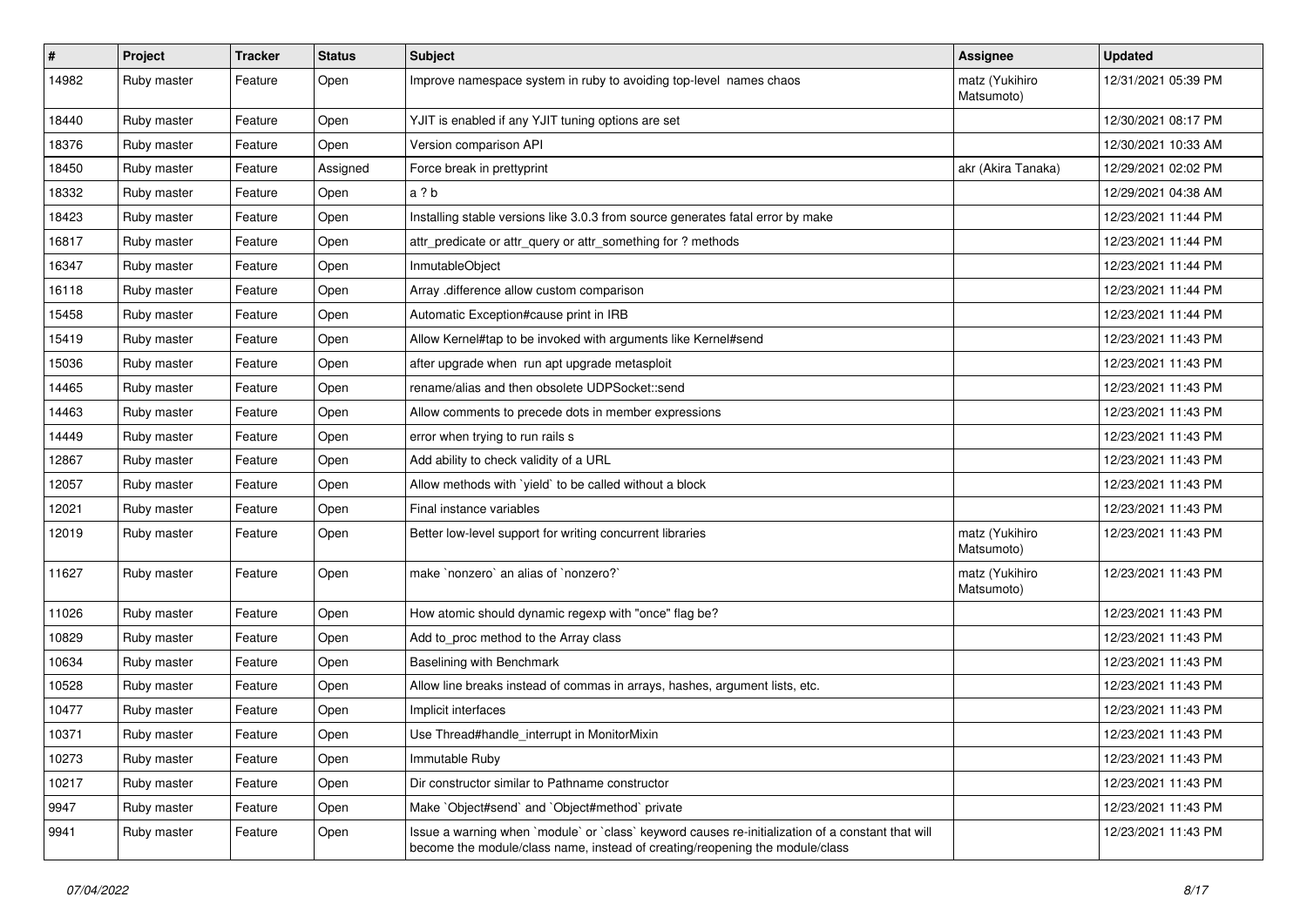| $\vert$ # | Project     | <b>Tracker</b> | <b>Status</b> | <b>Subject</b>                                                                                     | Assignee                     | <b>Updated</b>      |
|-----------|-------------|----------------|---------------|----------------------------------------------------------------------------------------------------|------------------------------|---------------------|
| 9804      | Ruby master | Feature        | Open          | File::CREATE as a synonym for File::CREAT                                                          |                              | 12/23/2021 11:43 PM |
| 9686      | Ruby master | Feature        | Open          | Syntax for symbols used in hashes                                                                  |                              | 12/23/2021 11:43 PM |
| 9402      | Ruby master | Feature        | Open          | A syntax to specify the default value of a hash                                                    |                              | 12/23/2021 11:43 PM |
| 9401      | Ruby master | Feature        | Open          | Yet another syntax for literal anonymous functions (lambdas)                                       |                              | 12/23/2021 11:43 PM |
| 8961      | Ruby master | Feature        | Open          | Synchronizable module to easily wrap methods in a mutex                                            |                              | 12/23/2021 11:43 PM |
| 8947      | Ruby master | Feature        | Open          | make alias, alias_method, attr_* return name of the alias                                          |                              | 12/23/2021 11:43 PM |
| 8896      | Ruby master | Feature        | Open          | #tap with missing block                                                                            |                              | 12/23/2021 11:43 PM |
| 8848      | Ruby master | Feature        | Open          | Syntax for binary strings                                                                          |                              | 12/23/2021 11:43 PM |
| 8751      | Ruby master | Feature        | Open          | Add offsets to method#source location                                                              |                              | 12/23/2021 11:43 PM |
| 8681      | Ruby master | Feature        | Open          | Net::HTTP should set TCP_NODELAY for requests with body                                            |                              | 12/23/2021 11:43 PM |
| 8640      | Ruby master | Feature        | Open          | Add Time#elapsed to return nanoseconds since creation                                              |                              | 12/23/2021 11:43 PM |
| 8635      | Ruby master | Feature        | Open          | attr_accessor with default block                                                                   |                              | 12/23/2021 11:43 PM |
| 8626      | Ruby master | Feature        | Open          | Add a Set coercion method to the standard lib: Set(possible_set)                                   |                              | 12/23/2021 11:43 PM |
| 8619      | Ruby master | Feature        | Open          | <b>Standard Profiling API</b>                                                                      |                              | 12/23/2021 11:43 PM |
| 8570      | Ruby master | Feature        | Open          | Better mechanisms to safely load classes concurrently                                              |                              | 12/23/2021 11:43 PM |
| 8291      | Ruby master | Feature        | Open          | Allow retrieving the root Fiber of a Thread                                                        |                              | 12/23/2021 11:43 PM |
| 8275      | Ruby master | Feature        | Open          | Add Module#public_const_get                                                                        |                              | 12/23/2021 11:43 PM |
| 8259      | Ruby master | Feature        | Open          | Atomic attributes accessors                                                                        |                              | 12/23/2021 11:43 PM |
| 8088      | Ruby master | Feature        | Open          | Method#parameters (and friends) should provide useful information about core methods               |                              | 12/23/2021 11:43 PM |
| 7895      | Ruby master | Feature        | Open          | Exception#backtrace_locations to go with Thread#backtrace_locations and<br>Kernel#caller_locations |                              | 12/23/2021 11:43 PM |
| 7845      | Ruby master | Feature        | Open          | Strip doesn't handle unicode space characters in ruby 1.9.2 & 1.9.3 (does in 1.9.1)                |                              | 12/23/2021 11:43 PM |
| 7747      | Ruby master | Feature        | Open          | Expanded API for Binding semantics                                                                 |                              | 12/23/2021 11:43 PM |
| 12020     | Ruby master | Feature        | Assigned      | Documenting Ruby memory model                                                                      | ko1 (Koichi Sasada)          | 12/23/2021 11:40 PM |
| 9023      | Ruby master | Feature        | Assigned      | Array#tail                                                                                         | matz (Yukihiro<br>Matsumoto) | 12/23/2021 11:40 PM |
| 8272      | Ruby master | Feature        | Open          | Transfer feature tracking to CommonRuby                                                            |                              | 12/23/2021 11:40 PM |
| 8271      | Ruby master | Feature        | Assigned      | Proposal for moving to a more visible, formal process for feature requests                         | matz (Yukihiro<br>Matsumoto) | 12/23/2021 11:40 PM |
| 8263      | Ruby master | Feature        | Assigned      | Support discovering yield state of individual Fibers                                               | ko1 (Koichi Sasada)          | 12/23/2021 11:40 PM |
| 6308      | Ruby master | Feature        | Assigned      | Eliminate delegation from WeakRef                                                                  | matz (Yukihiro<br>Matsumoto) | 12/23/2021 11:40 PM |
| 18411     | Ruby master | Feature        | Open          | Introduce `Fiber.blocking` for disabling scheduler.                                                |                              | 12/23/2021 05:10 PM |
| 17339     | Ruby master | Feature        | Assigned      | Semantic grouping with BigDecimal#to_s                                                             | mrkn (Kenta Murata)          | 12/20/2021 12:39 PM |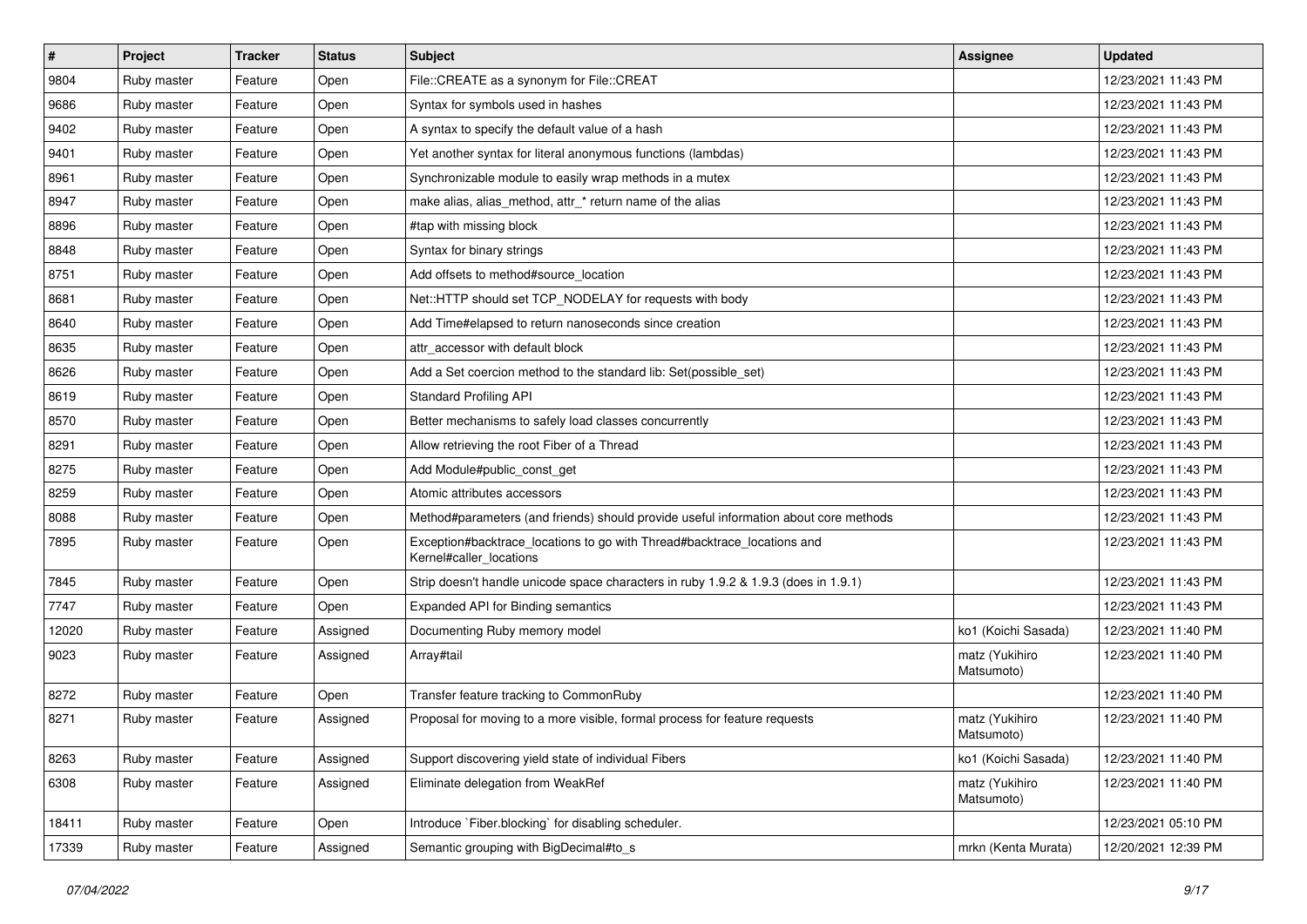| #     | Project     | <b>Tracker</b> | <b>Status</b> | <b>Subject</b>                                                                                                                                                        | <b>Assignee</b>              | <b>Updated</b>      |
|-------|-------------|----------------|---------------|-----------------------------------------------------------------------------------------------------------------------------------------------------------------------|------------------------------|---------------------|
| 18418 | Ruby master | Feature        | Open          | Add Net::HTTP#security_level=                                                                                                                                         |                              | 12/19/2021 11:58 AM |
| 17785 | Ruby master | Feature        | Open          | Allow named parameters to be keywords                                                                                                                                 | matz (Yukihiro<br>Matsumoto) | 12/17/2021 06:10 PM |
| 18410 | Ruby master | Feature        | Open          | Proposal to make inspect include underscores on numerics                                                                                                              |                              | 12/16/2021 09:07 AM |
| 18296 | Ruby master | Feature        | Open          | Custom exception formatting should override `Exception#full_message`.                                                                                                 |                              | 12/15/2021 08:49 PM |
| 12084 | Ruby master | Feature        | Open          | Class#instance`                                                                                                                                                       |                              | 12/14/2021 08:52 PM |
| 15192 | Ruby master | Feature        | Open          | Introduce a new "shortcut assigning" syntax to convenient setup instance variables                                                                                    | matz (Yukihiro<br>Matsumoto) | 12/14/2021 06:42 PM |
| 17942 | Ruby master | Feature        | Open          | Add a `initialize(public @a, private @b)` shortcut syntax for defining public/private accessors for<br>instance vars as part of constructor                           |                              | 12/13/2021 12:43 AM |
| 18401 | Ruby master | Feature        | Open          | Rework `require relative` to add the "current path" on `\$LOAD PATH`                                                                                                  |                              | 12/09/2021 05:41 PM |
| 18395 | Ruby master | Feature        | Open          | Introduce Array#subtract! for performance                                                                                                                             |                              | 12/08/2021 04:42 PM |
| 18033 | Ruby master | Feature        | Open          | Time.new to parse a string                                                                                                                                            |                              | 12/07/2021 02:15 PM |
| 17047 | Ruby master | Feature        | Open          | Support parameters for MAIL FROM and RCPT TO                                                                                                                          |                              | 12/06/2021 08:16 PM |
| 18275 | Ruby master | Feature        | Open          | Add an option to define method to not capture the surrounding environment                                                                                             | ko1 (Koichi Sasada)          | 12/03/2021 02:34 PM |
| 18369 | Ruby master | Feature        | Open          | users.detect(:name, "Dorian") as shorthand for users.detect {  user  user.name == "Dorian" }                                                                          |                              | 12/03/2021 02:23 PM |
| 18004 | Ruby master | Feature        | Open          | Add Async to the stdlib                                                                                                                                               |                              | 11/26/2021 06:01 AM |
| 6733  | Ruby master | Feature        | Open          | New inspect framework                                                                                                                                                 |                              | 11/24/2021 05:06 AM |
| 18360 | Ruby master | Feature        | Open          | <b>PrettyPrint enhancements</b>                                                                                                                                       |                              | 11/24/2021 12:15 AM |
| 18357 | Ruby master | Feature        | Open          | Proposal: stop raising when block passed to IO#each_* closes the IO                                                                                                   |                              | 11/22/2021 09:03 PM |
| 18262 | Ruby master | Feature        | Open          | Enumerator::Lazy#partition                                                                                                                                            |                              | 11/20/2021 10:17 AM |
| 16252 | Ruby master | Feature        | Open          | Hash#partition should return hashes                                                                                                                                   |                              | 11/18/2021 03:54 PM |
| 18334 | Ruby master | Feature        | Open          | ENV#to_h returns a new Hash object but Hash#to_h does not, which can cause inconsistencies                                                                            |                              | 11/17/2021 05:46 PM |
| 18331 | Ruby master | Feature        | Open          | Kernel.#Time                                                                                                                                                          |                              | 11/13/2021 12:41 PM |
| 18035 | Ruby master | Feature        | Open          | Introduce general model/semantic for immutable by default.                                                                                                            |                              | 11/09/2021 04:47 PM |
| 18127 | Ruby master | Feature        | Open          | Ractor-local version of Singleton                                                                                                                                     |                              | 11/09/2021 02:45 PM |
| 18291 | Ruby master | Feature        | Open          | When use $=\sim$ with named group, if regex is on the right side, variable not defined.                                                                               |                              | 11/06/2021 12:36 PM |
| 15667 | Ruby master | Feature        | Open          | Introduce malloc_trim(0) in full gc cycles                                                                                                                            |                              | 11/01/2021 07:32 AM |
| 18137 | Ruby master | Feature        | Open          | A new method to check Proc is isolated or not                                                                                                                         |                              | 10/27/2021 07:30 AM |
| 18265 | Ruby master | Feature        | Open          | Self-contained one-binary feature which discuss on ruby kaigi 2021 day 2, <sup>[]</sup> Ruby Committers vs<br>the World / CRuby Committers                            |                              | 10/24/2021 04:11 PM |
| 18083 | Ruby master | Feature        | Open          | Capture error in ensure block.                                                                                                                                        |                              | 10/21/2021 01:00 PM |
| 18259 | Ruby master | Feature        | Open          | Support quarter spec %q in Time#strftime                                                                                                                              |                              | 10/21/2021 12:15 PM |
| 18256 | Ruby master | Feature        | Open          | Change the canonical name of Thread::Mutex, Thread::Queue, Thread::SizedQueue and<br>Thread::ConditionVariable to just Mutex, Queue, SizedQueue and ConditionVariable |                              | 10/20/2021 10:59 PM |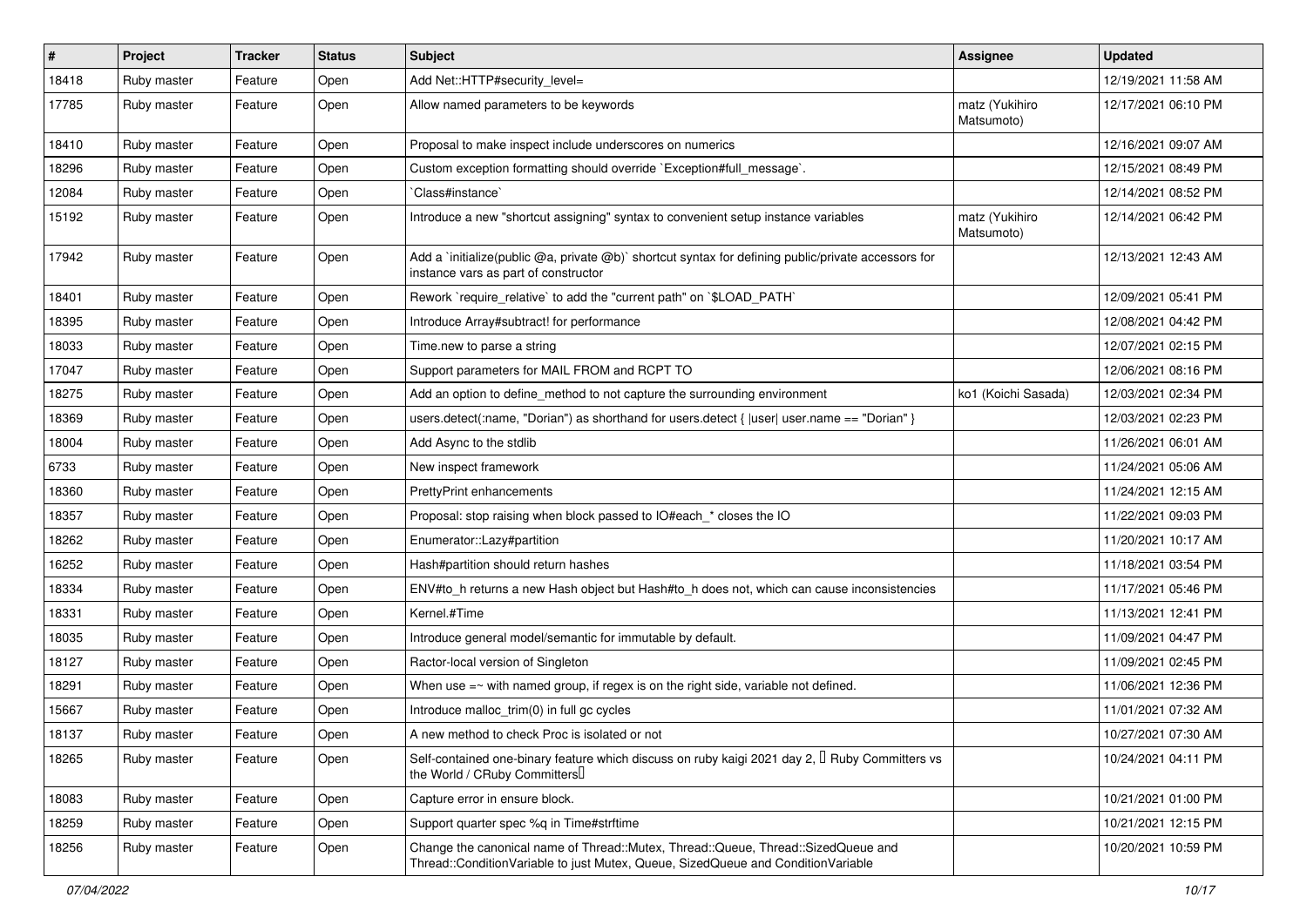| #     | Project     | <b>Tracker</b> | <b>Status</b> | <b>Subject</b>                                                                        | <b>Assignee</b>               | <b>Updated</b>      |
|-------|-------------|----------------|---------------|---------------------------------------------------------------------------------------|-------------------------------|---------------------|
| 18242 | Ruby master | Feature        | Open          | Parser makes multiple assignment sad in confusing way                                 |                               | 10/09/2021 07:58 AM |
| 18228 | Ruby master | Feature        | Open          | Add a 'timeout' option to 'IO.copy_stream'                                            |                               | 10/01/2021 05:10 AM |
| 18227 | Ruby master | Feature        | Open          | Static class initialization.                                                          | ioquatix (Samuel<br>Williams) | 09/29/2021 09:21 PM |
| 18194 | Ruby master | Feature        | Open          | No easy way to format exception messages per thread/fiber scheduler context.          | mame (Yusuke Endoh)           | 09/29/2021 10:10 AM |
| 17295 | Ruby master | Feature        | Assigned      | Feature: Create a directory and file with Pathname#touch                              | akr (Akira Tanaka)            | 09/28/2021 01:20 AM |
| 18151 | Ruby master | Feature        | Open          | Incorrect Resolv result when DNS server is unreachable                                |                               | 09/18/2021 12:22 AM |
| 18168 | Ruby master | Feature        | Open          | Add ActiveSupport deep_transform_values to Ruby                                       |                               | 09/15/2021 05:29 AM |
| 17355 | Ruby master | Feature        | Assigned      | Using same set of names in or-patterns (pattern matching with $Foo(x)   Bar(x)$ )     | ktsj (Kazuki Tsujimoto)       | 09/13/2021 09:11 AM |
| 18162 | Ruby master | Feature        | Open          | Shorthand method Proc#isolate to create isolated proc objects                         |                               | 09/13/2021 02:33 AM |
| 18146 | Ruby master | Feature        | Open          | Add `delete_prefix` and `delete_suffix` to `Pathname`                                 |                               | 09/03/2021 04:59 AM |
| 18135 | Ruby master | Feature        | Open          | Introduce Enumerable#detect only                                                      |                               | 09/02/2021 05:44 PM |
| 17294 | Ruby master | Feature        | Assigned      | Feature: Allow method chaining with Pathname#mkpath Pathname#rmtree                   | akr (Akira Tanaka)            | 08/30/2021 06:52 AM |
| 17296 | Ruby master | Feature        | Assigned      | Feature: Pathname#chmod use FileUtils.chmod instead of File                           | akr (Akira Tanaka)            | 08/30/2021 06:51 AM |
| 17297 | Ruby master | Feature        | Assigned      | Feature: Introduce Pathname.mktmpdir                                                  | akr (Akira Tanaka)            | 08/30/2021 06:51 AM |
| 18069 | Ruby master | Feature        | Open          | instance exec' is just ignored when the block is originally a method                  |                               | 08/10/2021 05:33 AM |
| 18070 | Ruby master | Feature        | Open          | `attr` should be removed                                                              |                               | 08/09/2021 05:51 PM |
| 18063 | Ruby master | Feature        | Open          | io uring implementation                                                               |                               | 08/05/2021 10:02 AM |
| 18057 | Ruby master | Feature        | Open          | Introduce Array#mean                                                                  |                               | 08/02/2021 02:16 PM |
| 18055 | Ruby master | Feature        | Open          | Introduce                                                                             |                               | 07/30/2021 09:30 AM |
| 13514 | Ruby master | Feature        | Open          | [PATCH] thread_pthread.c (native_sleep): preserve old unblock function                |                               | 07/27/2021 11:41 AM |
| 13502 | Ruby master | Feature        | Open          | remove unused Array#to_s implementation                                               |                               | 07/27/2021 11:41 AM |
| 12992 | Ruby master | Feature        | Open          | ArgumentError if hostname is missing                                                  |                               | 07/27/2021 11:40 AM |
| 15305 | Ruby master | Feature        | Open          | [PATCH] include/ruby/ruby.h (RB_ALLOCV*): remove GC guard                             | nobu (Nobuyoshi<br>Nakada)    | 07/27/2021 11:39 AM |
| 11373 | Ruby master | Feature        | Open          | Add command line option to query valid values for --dump                              |                               | 07/27/2021 11:09 AM |
| 10755 | Ruby master | Feature        | Open          | Use rb_define_alias instead of rb_define_method for rb_cHash                          |                               | 07/27/2021 11:09 AM |
| 10549 | Ruby master | Feature        | Open          | Deprecate each_with_index and each_with_object in favor of with_index and with_object | matz (Yukihiro<br>Matsumoto)  | 07/27/2021 11:09 AM |
| 10287 | Ruby master | Feature        | Open          | rename COLON3 to COLON2 HEAD.                                                         | matz (Yukihiro<br>Matsumoto)  | 07/27/2021 09:34 AM |
| 11431 | Ruby master | Feature        | Open          | [PATCH] rb_parser_compile_*: remove volatile arg                                      |                               | 07/27/2021 07:27 AM |
| 10473 | Ruby master | Feature        | Open          | Change Date#to datetime to use local time                                             |                               | 07/23/2021 07:08 PM |
| 14274 | Ruby master | Feature        | Open          | Merge Std-Lib Time Class into Core                                                    |                               | 07/19/2021 07:54 AM |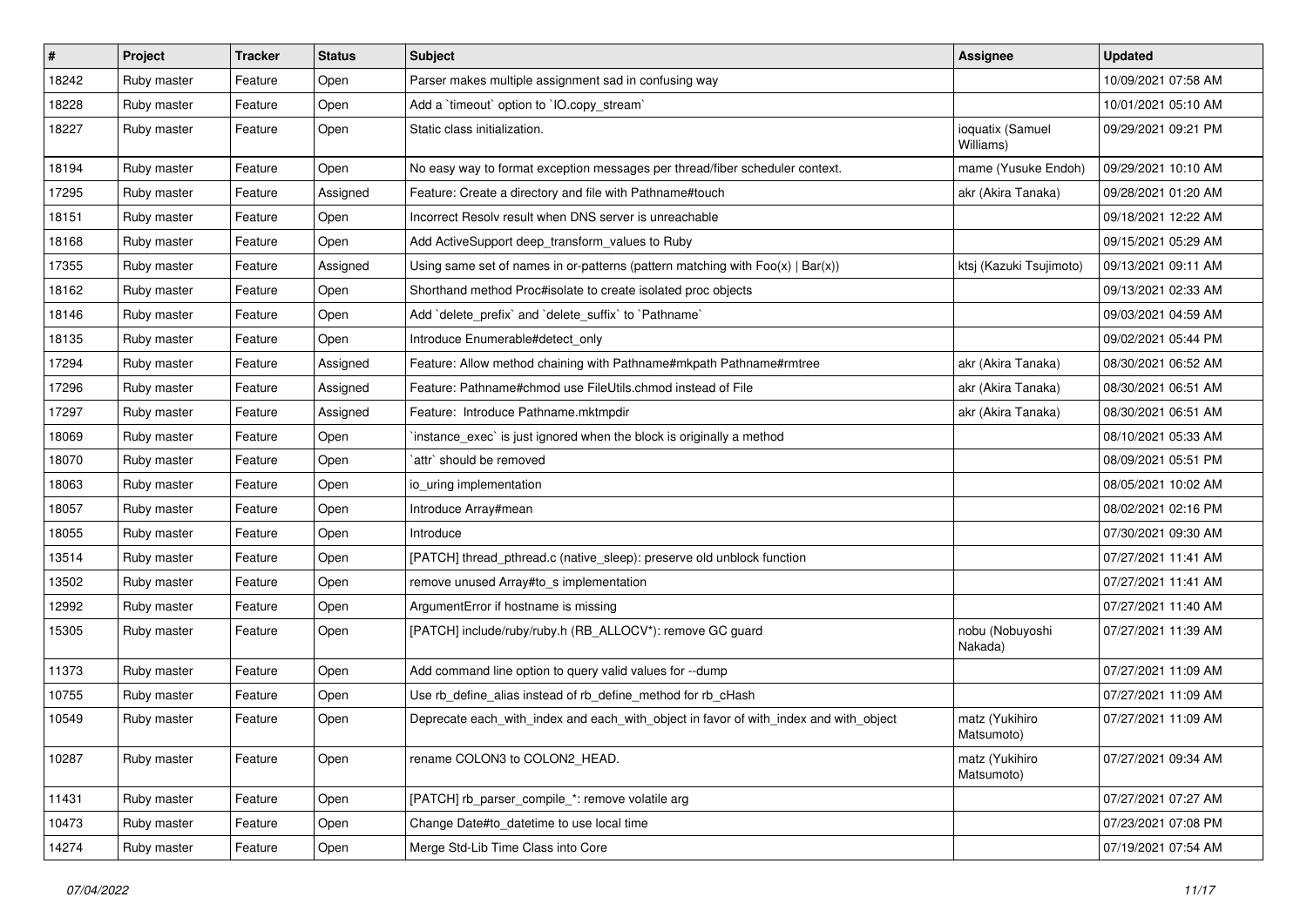| $\sharp$ | Project     | <b>Tracker</b> | <b>Status</b> | <b>Subject</b>                                                                          | <b>Assignee</b>              | <b>Updated</b>      |
|----------|-------------|----------------|---------------|-----------------------------------------------------------------------------------------|------------------------------|---------------------|
| 11500    | Ruby master | Feature        | Open          | [RFC] rename Queue to UnboundedQueue                                                    |                              | 07/19/2021 07:48 AM |
| 14851    | Ruby master | Feature        | Open          | [PATCH] thread_pthread.c: remove non-sleepy timer thread implementation                 |                              | 07/19/2021 05:23 AM |
| 14901    | Ruby master | Feature        | Assigned      | [PATCH] do not block SIGCHLD in normal Ruby Threads                                     | normalperson (Eric<br>Wong)  | 07/19/2021 05:23 AM |
| 17994    | Ruby master | Feature        | Open          | Clarify 'IO.read' behavior and add 'File.read' method                                   |                              | 07/16/2021 03:04 AM |
| 17938    | Ruby master | Feature        | Open          | Keyword alternative for boolean positional arguments                                    |                              | 07/15/2021 06:46 AM |
| 17924    | Ruby master | Feature        | Open          | Range#infinite?                                                                         |                              | 07/08/2021 11:58 PM |
| 13129    | Ruby master | Feature        | Assigned      | Refinements cannot refine method_missing and respond_to_missing?                        | matz (Yukihiro<br>Matsumoto) | 07/03/2021 10:45 PM |
| 17833    | Ruby master | Feature        | Open          | add IO.readinto(b) where b is a bytes like object that is you can get a memoryview from |                              | 06/30/2021 02:36 PM |
| 18005    | Ruby master | Feature        | Open          | Enable non-blocking 'binding.irb'.                                                      |                              | 06/24/2021 07:20 PM |
| 14378    | Ruby master | Feature        | Open          | Increase Fixnum range on Windows from 31 bits to 63 bits                                |                              | 06/18/2021 07:31 PM |
| 14275    | Ruby master | Feature        | Open          | GC not aggressive enough                                                                |                              | 06/17/2021 06:54 PM |
| 14570    | Ruby master | Feature        | Open          | Make File.expand_path/real_path casing consistent on Windows                            |                              | 06/17/2021 04:22 PM |
| 17950    | Ruby master | Feature        | Open          | Unable to pattern-match against a String key                                            |                              | 06/15/2021 11:42 AM |
| 17944    | Ruby master | Feature        | Open          | Remove Socket.gethostbyaddr and Socket.gethostbyname                                    |                              | 06/10/2021 08:26 AM |
| 10320    | Ruby master | Feature        | Open          | require into module                                                                     |                              | 06/10/2021 08:15 AM |
| 8460     | Ruby master | Feature        | Assigned      | PATCH: optparse: add keep_unknown option                                                | nobu (Nobuyoshi<br>Nakada)   | 05/27/2021 10:07 PM |
| 17884    | Ruby master | Feature        | Open          | locindex for profiling tools                                                            | ko1 (Koichi Sasada)          | 05/24/2021 04:17 PM |
| 17210    | Ruby master | Feature        | Open          | More readable and useful `Set#inspect`                                                  | knu (Akinori MUSHA)          | 05/19/2021 10:12 PM |
| 17859    | Ruby master | Feature        | Open          | Start IRB when running just `ruby`                                                      |                              | 05/14/2021 07:54 AM |
| 17856    | Ruby master | Feature        | Open          | ary.member? is slower than ary.include?                                                 |                              | 05/11/2021 10:12 AM |
| 17844    | Ruby master | Feature        | Open          | Support list of methods to test with respond_to?                                        |                              | 05/06/2021 07:00 PM |
| 17834    | Ruby master | Feature        | Open          | Add a Bytes and BytesArray class that implement memoryview                              |                              | 05/06/2021 02:22 PM |
| 17851    | Ruby master | Feature        | Open          | ruby extension for memoryview                                                           |                              | 05/05/2021 03:15 PM |
| 17825    | Ruby master | Feature        | Open          | Uniformize Float::INFINITY and Date::infinity.new                                       |                              | 05/04/2021 01:43 AM |
| 17647    | Ruby master | Feature        | Open          | Print register `r11` on 32-bit ARM Linux                                                |                              | 04/30/2021 11:22 AM |
| 17830    | Ruby master | Feature        | Open          | Add Integer#previous and Integer#prev                                                   | matz (Yukihiro<br>Matsumoto) | 04/27/2021 11:35 PM |
| 17016    | Ruby master | Feature        | Open          | Enumerable#accumulate                                                                   |                              | 04/27/2021 03:14 PM |
| 17790    | Ruby master | Feature        | Open          | Have a way to clear a String without resetting its capacity                             |                              | 04/21/2021 11:27 PM |
| 12543    | Ruby master | Feature        | Assigned      | explicit tail call syntax: foo() then return                                            | matz (Yukihiro<br>Matsumoto) | 04/18/2021 03:02 PM |
| 17808    | Ruby master | Feature        | Open          | Feature Request: JS like splat of Object properties as named method parameters          |                              | 04/17/2021 11:43 PM |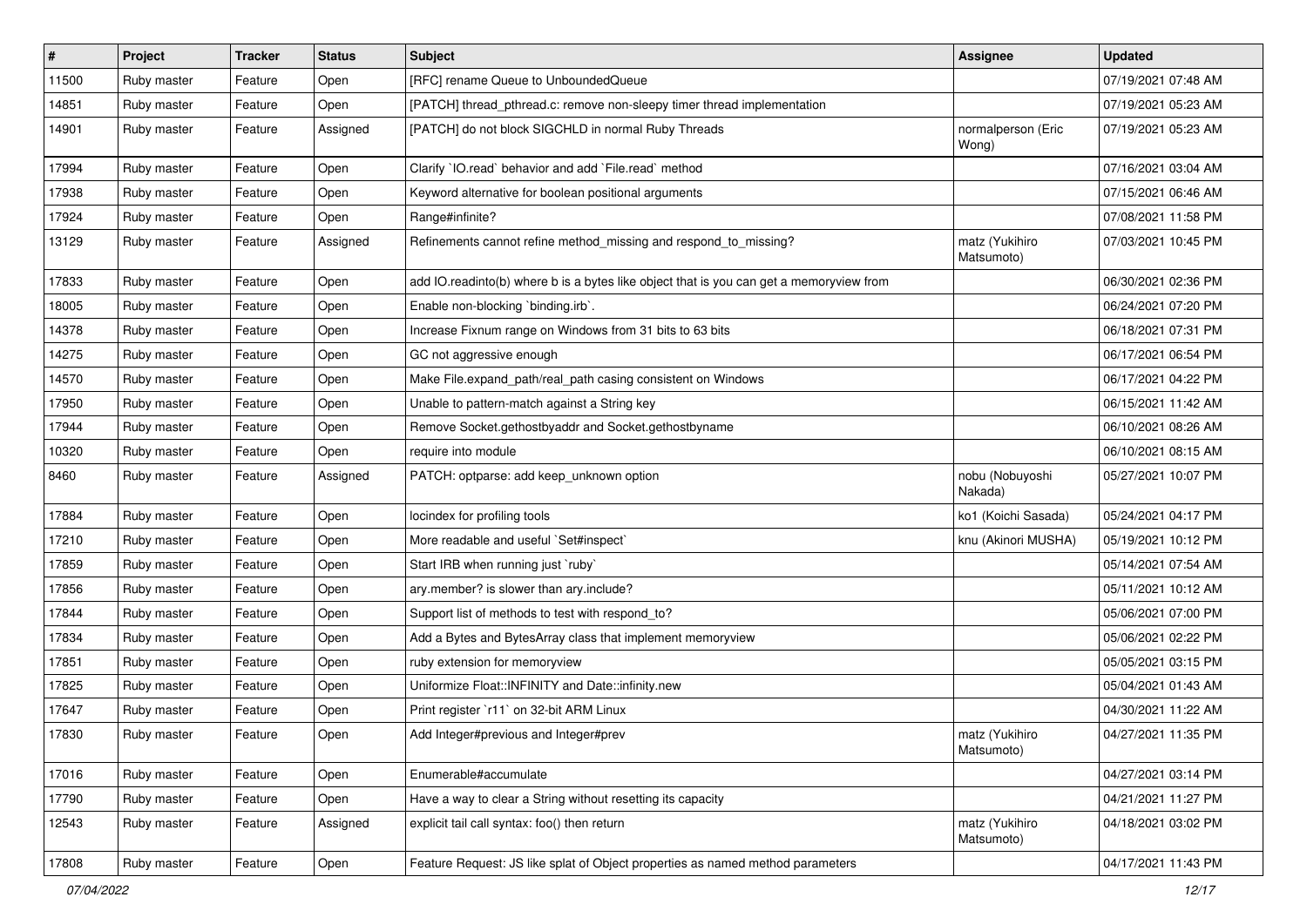| $\vert$ # | Project     | <b>Tracker</b> | <b>Status</b> | <b>Subject</b>                                                                                                                                            | <b>Assignee</b>              | <b>Updated</b>      |
|-----------|-------------|----------------|---------------|-----------------------------------------------------------------------------------------------------------------------------------------------------------|------------------------------|---------------------|
| 17749     | Ruby master | Feature        | Open          | Const source location without name                                                                                                                        |                              | 04/17/2021 07:38 AM |
| 17797     | Ruby master | Feature        | Open          | MIPS support for addr2line.c                                                                                                                              |                              | 04/13/2021 03:49 AM |
| 17786     | Ruby master | Feature        | Open          | Proposal: new "ends" keyword                                                                                                                              |                              | 04/11/2021 01:40 AM |
| 16816     | Ruby master | Feature        | Open          | Prematurely terminated Enumerator should stay terminated                                                                                                  |                              | 04/09/2021 09:24 PM |
| 17773     | Ruby master | Feature        | Open          | Alias `Numeric#zero?` and `Float#zero?` as `Numeric#empty?` and `Float#empty?`                                                                            |                              | 04/02/2021 03:39 PM |
| 17771     | Ruby master | Feature        | Open          | String#start_with? should not construct MatchData or set \$~                                                                                              |                              | 04/02/2021 02:49 PM |
| 17758     | Ruby master | Feature        | Open          | Provide Hash#count for performance improvement                                                                                                            |                              | 03/28/2021 06:39 PM |
| 17743     | Ruby master | Feature        | Open          | Show argument types in backtrace                                                                                                                          |                              | 03/25/2021 06:39 PM |
| 17682     | Ruby master | Feature        | Open          | String#casecmp performance improvement                                                                                                                    |                              | 03/24/2021 02:29 PM |
| 17718     | Ruby master | Feature        | Open          | a method paramaters object that can be pattern matched against                                                                                            |                              | 03/24/2021 01:29 PM |
| 17741     | Ruby master | Feature        | Open          | Ruby links to `objc` for convenience - this should be moved into a native ext                                                                             |                              | 03/23/2021 01:24 AM |
| 13820     | Ruby master | Feature        | Open          | Add a nil coalescing operator                                                                                                                             |                              | 03/16/2021 03:34 PM |
| 17638     | Ruby master | Feature        | Assigned      | Support backtracing with the libbacktrace library                                                                                                         | naruse (Yui NARUSE)          | 03/05/2021 03:40 PM |
| 17663     | Ruby master | Feature        | Open          | Enumerator#with, an alternative to Enumerator#with_object                                                                                                 |                              | 03/02/2021 05:48 PM |
| 17660     | Ruby master | Feature        | Open          | Expose information about which basic methods have been redefined                                                                                          |                              | 03/02/2021 03:31 PM |
| 16113     | Ruby master | Feature        | Open          | Partial application                                                                                                                                       |                              | 03/02/2021 02:00 PM |
| 17184     | Ruby master | Feature        | Open          | No stdlib function to perform simple string replacement                                                                                                   | matz (Yukihiro<br>Matsumoto) | 02/23/2021 09:27 PM |
| 16990     | Ruby master | Feature        | Open          | Sets: operators compatibility with Array                                                                                                                  |                              | 02/22/2021 11:37 PM |
| 17627     | Ruby master | Feature        | Open          | Suggestion: Implement `freeze_values` instance method on collection-like classes.                                                                         |                              | 02/16/2021 07:58 PM |
| 17593     | Ruby master | Feature        | Assigned      | load_iseq_eval should override the ISeq path                                                                                                              | ko1 (Koichi Sasada)          | 02/16/2021 08:27 AM |
| 7394      | Ruby master | Feature        | Assigned      | Enumerable#find ifnone parameter could be non-callable                                                                                                    | nobu (Nobuyoshi<br>Nakada)   | 02/10/2021 09:32 AM |
| 17140     | Ruby master | Feature        | Open          | Merge Enumerable#grep(_v) with Enumerable#select/reject                                                                                                   |                              | 02/10/2021 07:56 AM |
| 17616     | Ruby master | Feature        | Open          | Support backtracing on Linux with non-GNU-libc + libunwind                                                                                                |                              | 02/09/2021 01:12 PM |
| 17611     | Ruby master | Feature        | Open          | Expose `rb_execarg` interfaces and `rb_grantpt`                                                                                                           |                              | 02/07/2021 01:52 AM |
| 17566     | Ruby master | Feature        | Open          | Tune thread QoS / efficiency on macOS                                                                                                                     |                              | 01/29/2021 09:16 AM |
| 11539     | Ruby master | Feature        | Open          | Support explicit declaration of volatile instance variables                                                                                               |                              | 01/26/2021 03:30 PM |
| 17579     | Ruby master | Feature        | Open          | [Proposal] A suggestion for newline-separated shorthand notation, for the creation of Arrays<br>containing strings that may contain '' (space) characters |                              | 01/25/2021 04:33 PM |
| 17330     | Ruby master | Feature        | Open          | Object#non                                                                                                                                                |                              | 01/25/2021 03:54 PM |
| 17576     | Ruby master | Feature        | Open          | Partial Functions (procs, lambdas)                                                                                                                        |                              | 01/24/2021 07:58 PM |
| 13750     | Ruby master | Feature        | Open          | Improve String#casecmp? and Symbol#casecmp? performance with ASCII string                                                                                 |                              | 01/24/2021 07:12 AM |
| 17562     | Ruby master | Feature        | Open          | Update - E option in --help                                                                                                                               |                              | 01/19/2021 05:38 PM |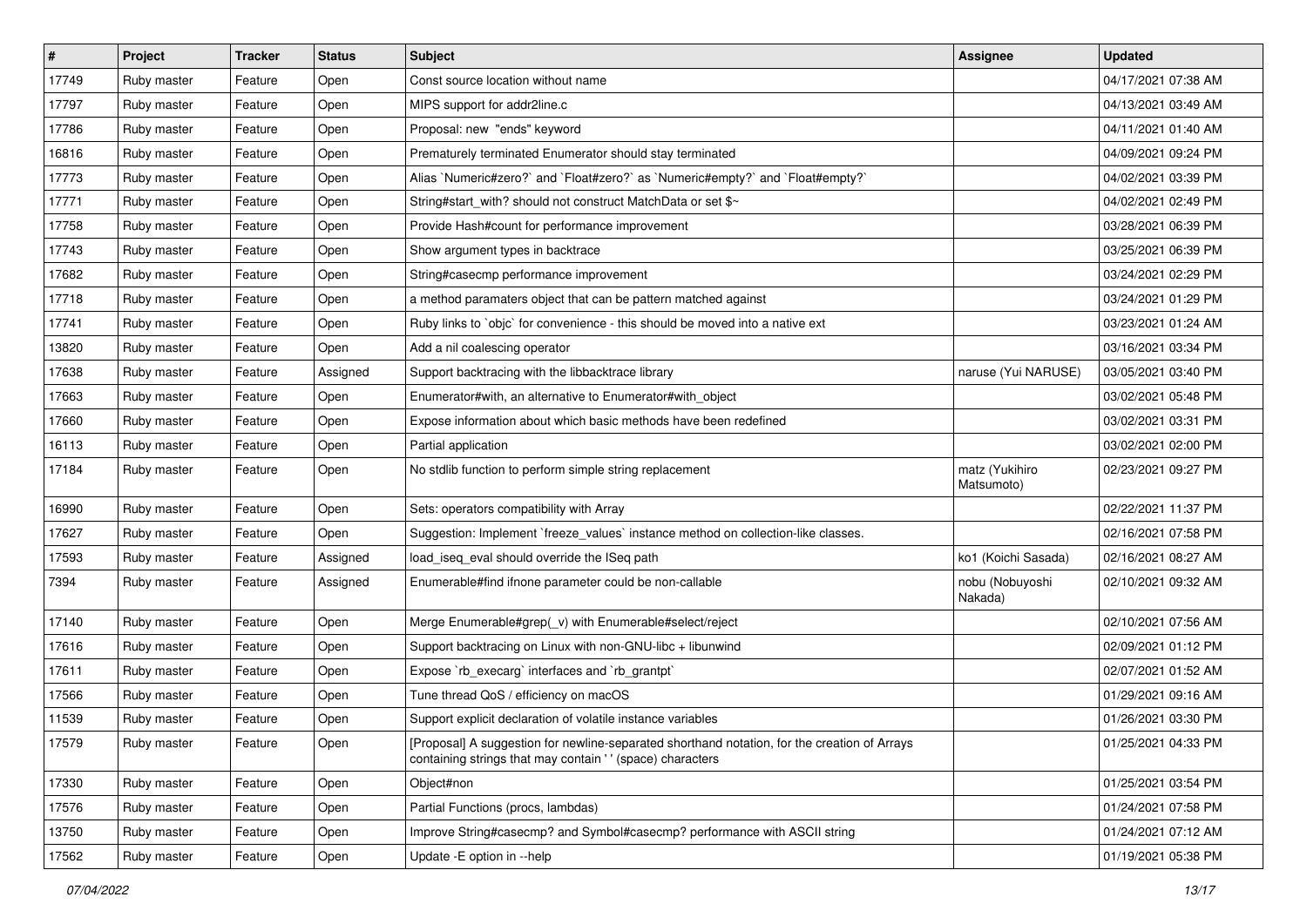| $\vert$ # | Project     | <b>Tracker</b> | <b>Status</b> | Subject                                                                                                                                | Assignee                     | <b>Updated</b>      |
|-----------|-------------|----------------|---------------|----------------------------------------------------------------------------------------------------------------------------------------|------------------------------|---------------------|
| 14430     | Ruby master | Feature        | Open          | net/http: use Socket.tcp with connect_timeout, instead of TCPSocket.open wrapped in<br>Timeout.timeout                                 |                              | 01/19/2021 10:01 AM |
| 17550     | Ruby master | Feature        | Open          | Why no function to get all subdirectories of a directory?                                                                              |                              | 01/18/2021 08:57 AM |
| 11882     | Ruby master | Feature        | Open          | Map or NamedMap                                                                                                                        | matz (Yukihiro<br>Matsumoto) | 01/17/2021 01:31 PM |
| 17528     | Ruby master | Feature        | Open          | Make Addrinfo.getaddrinfo fall back to Timeout.timeout for :resolv timeout                                                             |                              | 01/13/2021 08:50 PM |
| 17496     | Ruby master | Feature        | Open          | Add constant Math::TAU                                                                                                                 |                              | 01/13/2021 05:47 AM |
| 17097     | Ruby master | Feature        | Open          | 'map min', 'map max'                                                                                                                   |                              | 01/13/2021 01:24 AM |
| 17357     | Ruby master | Feature        | Open          | Queue#pop`should have a block form for closed queues                                                                                   |                              | 01/12/2021 07:32 AM |
| 17291     | Ruby master | Feature        | Assigned      | Optimize __send__ call                                                                                                                 | matz (Yukihiro<br>Matsumoto) | 01/12/2021 05:47 AM |
| 17474     | Ruby master | Feature        | Open          | Interpreting constants at compile time                                                                                                 |                              | 01/07/2021 04:40 PM |
| 15225     | Ruby master | Feature        | Open          | OpenStruct: Recursively converting child Hash objects to OpenStruct objects.                                                           |                              | 01/03/2021 02:30 AM |
| 17471     | Ruby master | Feature        | Open          | send_if method for improved conditional chaining                                                                                       |                              | 12/29/2020 03:23 PM |
| 16291     | Ruby master | Feature        | Open          | Introduce support for resize in rb_ary_freeze and prefer internal use of rb_ary_freeze and<br>rb str freeze for String and Array types | nobu (Nobuyoshi<br>Nakada)   | 12/25/2020 02:43 AM |
| 17393     | Ruby master | Feature        | Open          | `Ractor::Moved#inspect`                                                                                                                | ko1 (Koichi Sasada)          | 12/21/2020 05:47 PM |
| 17414     | Ruby master | Feature        | Open          | Ractor should allow access to shareable attributes for Modules/Classes                                                                 | ko1 (Koichi Sasada)          | 12/21/2020 03:56 PM |
| 17416     | Ruby master | Feature        | Open          | Improve performance Kernel#itself                                                                                                      |                              | 12/21/2020 01:14 PM |
| 8948      | Ruby master | Feature        | Assigned      | Frozen regex                                                                                                                           | matz (Yukihiro<br>Matsumoto) | 12/20/2020 07:15 PM |
| 17406     | Ruby master | Feature        | Open          | Add `NoMatchingPatternError#depth`                                                                                                     |                              | 12/19/2020 03:18 PM |
| 17404     | Ruby master | Feature        | Open          | Ractor `move:` API to allow shareability check                                                                                         | ko1 (Koichi Sasada)          | 12/18/2020 09:17 PM |
| 17099     | Ruby master | Feature        | Open          | Remove boolean argument and warning from Module#attr                                                                                   |                              | 12/18/2020 04:15 AM |
| 17333     | Ruby master | Feature        | Open          | Enumerable#many?                                                                                                                       |                              | 12/11/2020 03:38 AM |
| 6810      | Ruby master | Feature        | Assigned      | module A::B; end` is not equivalent to `module A; module B; end; end` with respect to constant<br>lookup (scope)                       | matz (Yukihiro<br>Matsumoto) | 12/10/2020 09:22 AM |
| 10238     | Ruby master | Feature        | Open          | todo: remove dependency on malloc_usable_size                                                                                          | ko1 (Koichi Sasada)          | 12/10/2020 09:20 AM |
| 16937     | Ruby master | Feature        | Assigned      | Add DNS over HTTP to Resolv                                                                                                            | akr (Akira Tanaka)           | 12/10/2020 09:15 AM |
| 16461     | Ruby master | Feature        | Assigned      | Proc#using                                                                                                                             | matz (Yukihiro<br>Matsumoto) | 12/10/2020 09:10 AM |
| 17134     | Ruby master | Feature        | Open          | Add resolv_timeout to TCPSocket                                                                                                        |                              | 12/10/2020 09:09 AM |
| 6869      | Ruby master | Feature        | Open          | Do not treat `_` parameter exceptionally                                                                                               | matz (Yukihiro<br>Matsumoto) | 12/10/2020 08:58 AM |
| 14492     | Ruby master | Feature        | Open          | iseq loading + caching should be in core                                                                                               | ko1 (Koichi Sasada)          | 12/10/2020 08:53 AM |
| 13847     | Ruby master | Feature        | Assigned      | Gem activated problem for default gems                                                                                                 |                              | 12/10/2020 08:53 AM |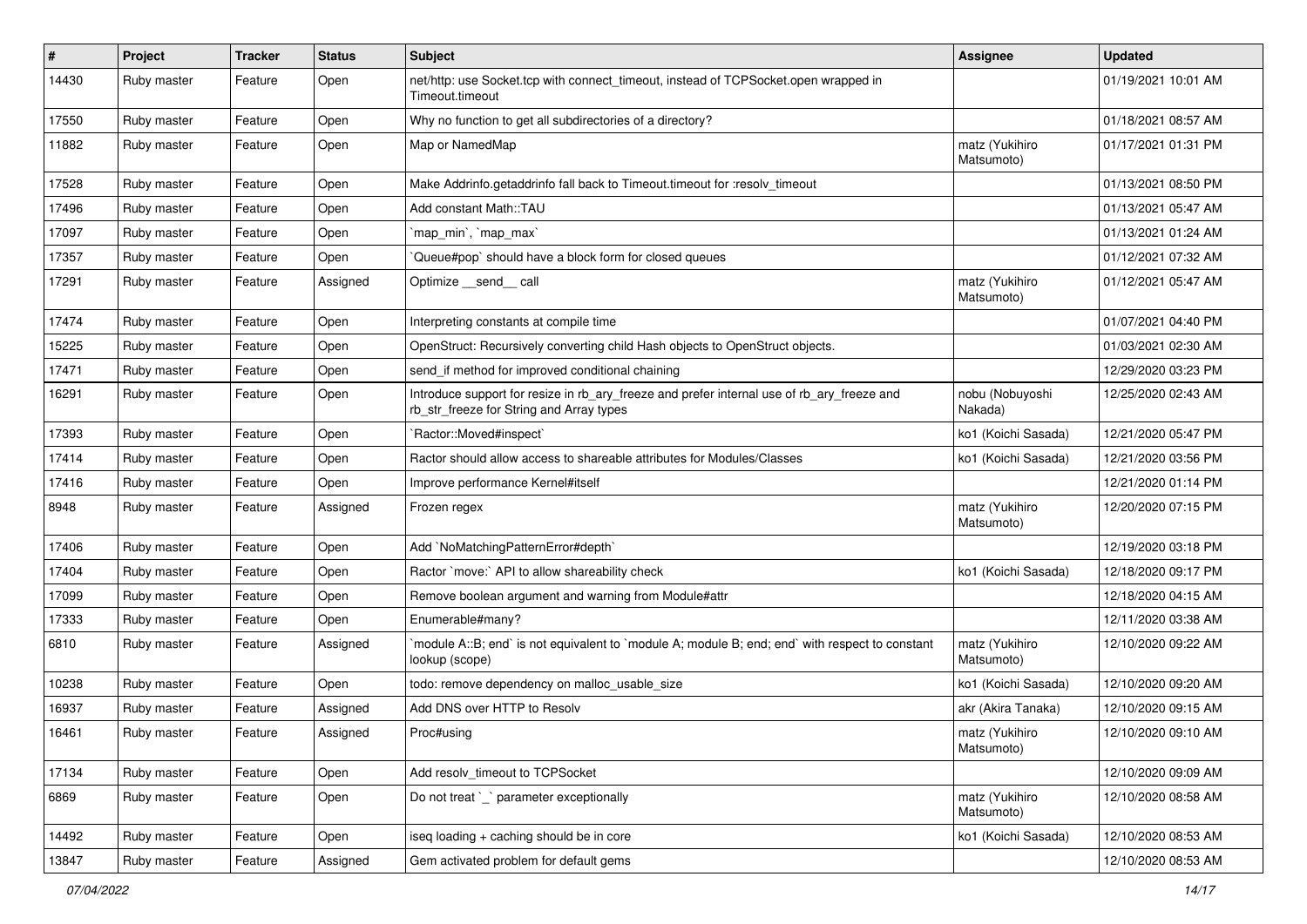| #     | Project     | <b>Tracker</b> | <b>Status</b> | <b>Subject</b>                                                                           | <b>Assignee</b>              | <b>Updated</b>      |
|-------|-------------|----------------|---------------|------------------------------------------------------------------------------------------|------------------------------|---------------------|
| 10489 | Ruby master | Feature        | Open          | Add inherit method for clearer and multiple inheritance                                  | matz (Yukihiro<br>Matsumoto) | 12/10/2020 08:53 AM |
| 10318 | Ruby master | Feature        | Open          | [PATCH 0/n] Let underscore be positionally matched arg to omit binding obvious variable. |                              | 12/10/2020 08:53 AM |
| 8807  | Ruby master | Feature        | Open          | <b>Custom literals</b>                                                                   |                              | 12/10/2020 08:53 AM |
| 8270  | Ruby master | Feature        | Open          | Ruby should build without thread support (aka minix)                                     | nobu (Nobuyoshi<br>Nakada)   | 12/10/2020 08:53 AM |
| 8229  | Ruby master | Feature        | Open          | extend Hash.include?                                                                     | matz (Yukihiro<br>Matsumoto) | 12/10/2020 08:53 AM |
| 7748  | Ruby master | Feature        | Open          | Contextual send                                                                          | matz (Yukihiro<br>Matsumoto) | 12/10/2020 08:53 AM |
| 6841  | Ruby master | Feature        | Assigned      | Shorthand for Assigning Return Value of Method to Self                                   | matz (Yukihiro<br>Matsumoto) | 12/10/2020 08:53 AM |
| 6594  | Ruby master | Feature        | Assigned      | <b>Integrated Functor</b>                                                                | matz (Yukihiro<br>Matsumoto) | 12/10/2020 08:53 AM |
| 6452  | Ruby master | Feature        | Assigned      | Allow extend to override class methods                                                   | matz (Yukihiro<br>Matsumoto) | 12/10/2020 08:53 AM |
| 5825  | Ruby master | Feature        | Assigned      | Sweet instance var assignment in the object initializer                                  | matz (Yukihiro<br>Matsumoto) | 12/10/2020 08:53 AM |
| 8164  | Ruby master | Feature        | Assigned      | Public/Private                                                                           | matz (Yukihiro<br>Matsumoto) | 12/10/2020 08:50 AM |
| 7644  | Ruby master | Feature        | Assigned      | In refinements, change "using" keyword to a less generic word.                           | matz (Yukihiro<br>Matsumoto) | 12/10/2020 08:49 AM |
| 7546  | Ruby master | Feature        | Open          | Change behavior of `Array#slice` for an argument of `Range` class                        | matz (Yukihiro<br>Matsumoto) | 12/10/2020 08:49 AM |
| 7545  | Ruby master | Feature        | Open          | Make Range act as a "lazy ordered set"                                                   |                              | 12/10/2020 08:49 AM |
| 7220  | Ruby master | Feature        | Open          | Separate IO#dup, StringIO#initialize_copy from dup(2)                                    |                              | 12/10/2020 08:47 AM |
| 6828  | Ruby master | Feature        | Open          | <b>Constancy of Constants</b>                                                            |                              | 12/10/2020 08:47 AM |
| 5456  | Ruby master | Feature        | Assigned      | kernel#syscall() should be removed.                                                      | matz (Yukihiro<br>Matsumoto) | 12/10/2020 08:46 AM |
| 1644  | Ruby master | Feature        | Assigned      | recv on inherited socket wrapped in TCPSocket does not read data, on Windows             | cruby-windows                | 12/10/2020 08:45 AM |
| 17375 | Ruby master | Feature        | Open          | Add scheduler callbacks for transferring fibers                                          |                              | 12/07/2020 11:31 PM |
| 17156 | Ruby master | Feature        | Open          | Refinements per directory tree                                                           |                              | 12/07/2020 05:19 AM |
| 17356 | Ruby master | Feature        | Open          | Alignment of memory allocated through Fiddle struct's malloc                             |                              | 12/02/2020 11:06 AM |
| 17353 | Ruby master | Feature        | Open          | Functional chaining operator                                                             |                              | 11/30/2020 03:29 AM |
| 16241 | Ruby master | Feature        | Open          | Shorter syntax for anonymous refinements                                                 |                              | 11/20/2020 07:22 PM |
| 17143 | Ruby master | Feature        | Open          | Improve support for warning categories                                                   |                              | 11/20/2020 01:05 PM |
| 17325 | Ruby master | Feature        | Open          | Adds Fiber#cancel, which forces a Fiber to break/return                                  |                              | 11/19/2020 12:34 AM |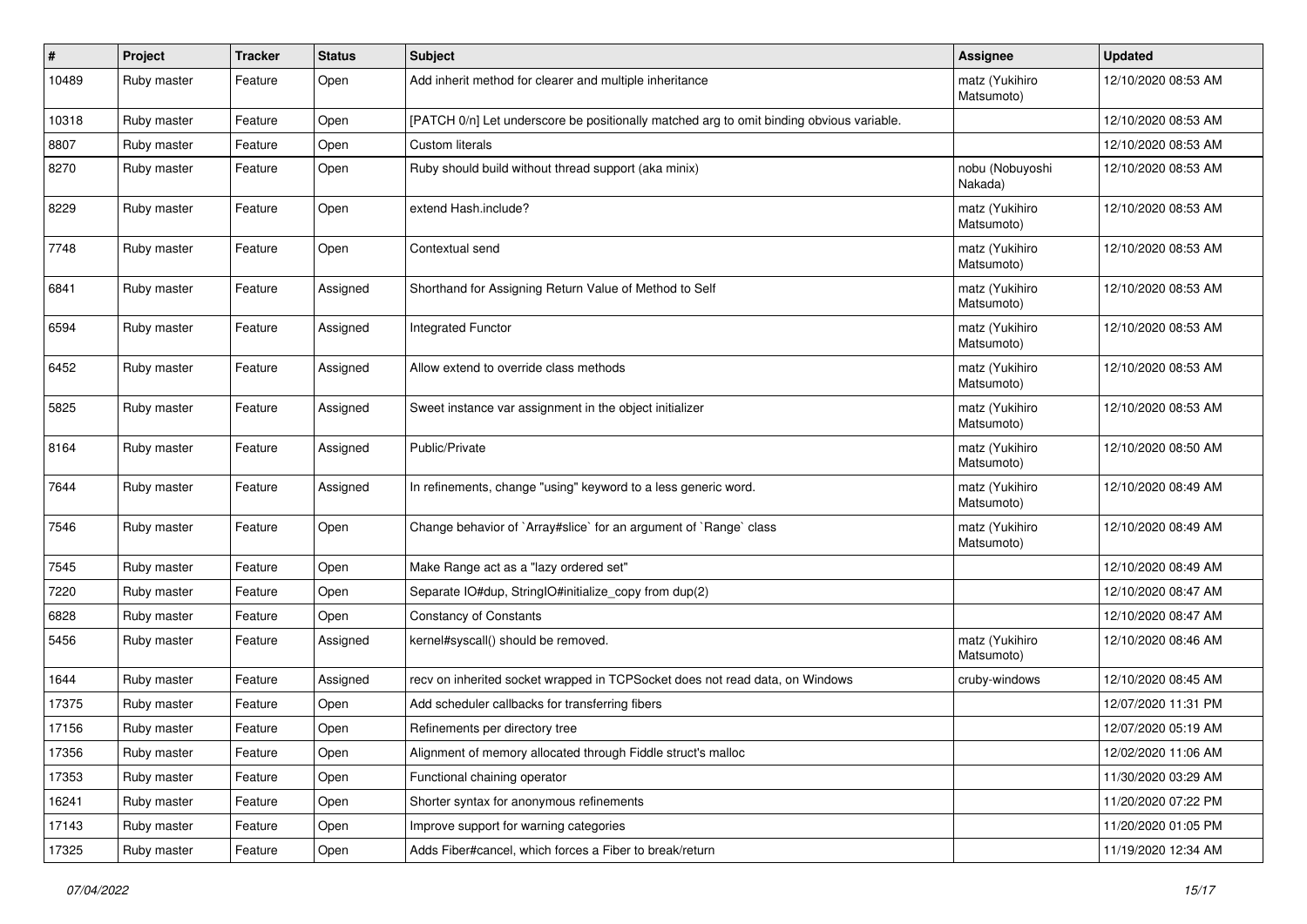| #     | Project     | <b>Tracker</b> | <b>Status</b> | <b>Subject</b>                                                                | <b>Assignee</b>                     | <b>Updated</b>      |
|-------|-------------|----------------|---------------|-------------------------------------------------------------------------------|-------------------------------------|---------------------|
| 17315 | Ruby master | Feature        | Open          | Hash #transform                                                               |                                     | 11/13/2020 08:38 PM |
| 17298 | Ruby master | Feature        | Open          | Ractor's basket communication APIs                                            |                                     | 11/13/2020 04:16 PM |
| 14922 | Ruby master | Feature        | Assigned      | Resolv getaddresses ignores AAAA records for IPv6                             | akr (Akira Tanaka)                  | 11/13/2020 04:01 AM |
| 11322 | Ruby master | Feature        | Assigned      | OpenUri: RuntimeError: HTTP redirection loop                                  | akr (Akira Tanaka)                  | 11/13/2020 03:52 AM |
| 17311 | Ruby master | Feature        | Open          | Improve performance Array#deconstruct & Array#to_ary                          |                                     | 11/08/2020 07:12 AM |
| 17286 | Ruby master | Feature        | Open          | Ractor.new' should accept 'move: true'                                        |                                     | 11/08/2020 03:01 AM |
| 17208 | Ruby master | Feature        | Open          | Add `Set#compact` and `Set#compact!` methods                                  |                                     | 11/05/2020 10:44 AM |
| 17127 | Ruby master | Feature        | Open          | Some TrueClass methods are faster if implemented in Ruby                      |                                     | 11/05/2020 07:11 AM |
| 17288 | Ruby master | Feature        | Open          | Optimize _send_ call with a literal method name                               | matz (Yukihiro<br>Matsumoto)        | 10/30/2020 12:17 AM |
| 17290 | Ruby master | Feature        | Open          | Syntax sugar for boolean keyword argument                                     |                                     | 10/29/2020 04:51 AM |
| 17206 | Ruby master | Feature        | Open          | Introduce new Regexp option to avoid global MatchData allocations             |                                     | 10/28/2020 10:43 PM |
| 17285 | Ruby master | Feature        | Open          | Less strict `Ractor.select`                                                   |                                     | 10/26/2020 03:15 AM |
| 17279 | Ruby master | Feature        | Open          | Allow a negative step in Range#step with a block                              | matz (Yukihiro<br>Matsumoto)        | 10/22/2020 02:23 AM |
| 17258 | Ruby master | Feature        | Open          | Oneshot Branch Coverage                                                       |                                     | 10/09/2020 08:26 PM |
| 13153 | Ruby master | Feature        | Open          | Inconsistent sprintf formatting for 0 value                                   |                                     | 09/29/2020 03:30 PM |
| 15815 | Ruby master | Feature        | Open          | Add option to raise NoMethodError for OpenStruct                              | marcandre (Marc-Andre<br>Lafortune) | 09/28/2020 02:11 AM |
| 17056 | Ruby master | Feature        | Open          | Array#index: Allow specifying the position to start search as in String#index |                                     | 09/25/2020 01:41 PM |
| 17173 | Ruby master | Feature        | Open          | open-uri I ciphers IIIIIII                                                    | akr (Akira Tanaka)                  | 09/25/2020 09:17 AM |
| 15628 | Ruby master | Feature        | Assigned      | init_inetsock_internal should fallback to IPv4 if IPv6 is unreachable         | Glass_saga (Masaki<br>Matsushita)   | 09/25/2020 05:42 AM |
| 10561 | Ruby master | Feature        | Open          | Improve function of Thread::Backtrace::Location #path and #absolute_path      |                                     | 09/24/2020 09:39 AM |
| 10637 | Ruby master | Feature        | Assigned      | Puppet orchestration on vagrant fails with Error: Non-HTTP proxy URI          | akr (Akira Tanaka)                  | 09/23/2020 10:23 PM |
| 12416 | Ruby master | Feature        | Open          | struct rb_id_table lacks mark function                                        |                                     | 09/22/2020 07:43 PM |
| 17165 | Ruby master | Feature        | Open          | Add `filter` and `flatten` keywords to `Enumerable#map`                       |                                     | 09/13/2020 09:41 AM |
| 13719 | Ruby master | Feature        | Open          | [PATCH] net/http: allow existing socket arg for Net::HTTP.start               |                                     | 09/12/2020 09:45 PM |
| 17166 | Ruby master | Feature        | Open          | net/http not supporting unix domain sockets                                   |                                     | 09/12/2020 02:51 PM |
| 16794 | Ruby master | Feature        | Open          | Rightward operators                                                           |                                     | 09/10/2020 09:34 PM |
| 17163 | Ruby master | Feature        | Open          | Rename `begin`                                                                |                                     | 09/09/2020 03:04 AM |
| 17148 | Ruby master | Feature        | Open          | stdbuf(1) support                                                             |                                     | 09/07/2020 04:12 AM |
| 17155 | Ruby master | Feature        | Open          | Add a Diggable mixin                                                          |                                     | 09/05/2020 02:08 PM |
| 17151 | Ruby master | Feature        | Open          | Support multiple builtin ruby code for implimatation in Ruby & C              |                                     | 09/05/2020 01:41 AM |